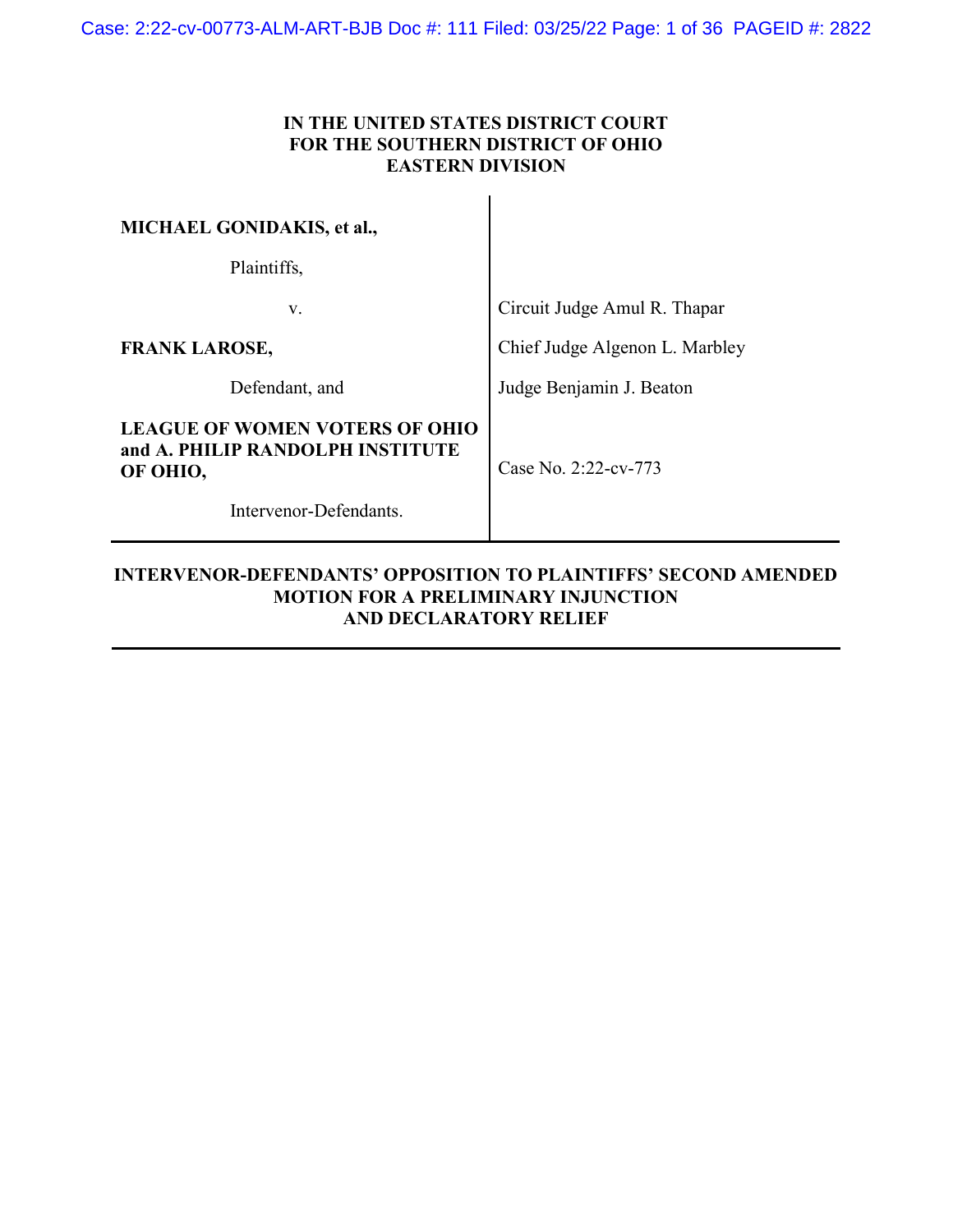# Table of Contents

| I.   |           |    |                                                                                                                                 |  |
|------|-----------|----|---------------------------------------------------------------------------------------------------------------------------------|--|
| II.  |           |    |                                                                                                                                 |  |
|      | A.        |    | The Supreme Court of Ohio is Actively Supervising the Redistricting                                                             |  |
|      |           | 1. | The Ohio Constitution expressly vests exclusive and original<br>jurisdiction over partisan gerrymandering claims in the Supreme |  |
|      |           | 2. | The Supreme Court of Ohio carefully reviewed three enacted plans                                                                |  |
|      |           | 3. | The Supreme Court of Ohio set forth a detailed procedure                                                                        |  |
|      | <b>B.</b> |    |                                                                                                                                 |  |
|      |           | 1. | The Commission schedules daily meetings to keep progress on                                                                     |  |
|      |           | 2. |                                                                                                                                 |  |
|      |           | 3. | The Commission unanimously adopts instructions to guide the                                                                     |  |
|      |           | 4. |                                                                                                                                 |  |
|      | C.        |    | At Present, Ohio Is Not Proceeding with General Assembly Elections as                                                           |  |
| III. |           |    |                                                                                                                                 |  |
| IV.  |           |    |                                                                                                                                 |  |
|      | A.        |    |                                                                                                                                 |  |
|      |           | 1. |                                                                                                                                 |  |
|      |           | 2. |                                                                                                                                 |  |
|      |           | 3. | Imposing the Third Plan, which the Supreme Court of Ohio<br>invalidated as unconstitutional, is contrary to federal law and     |  |
|      |           | 4. | Plaintiffs' voting rights are not at risk for arbitrary denial Error!                                                           |  |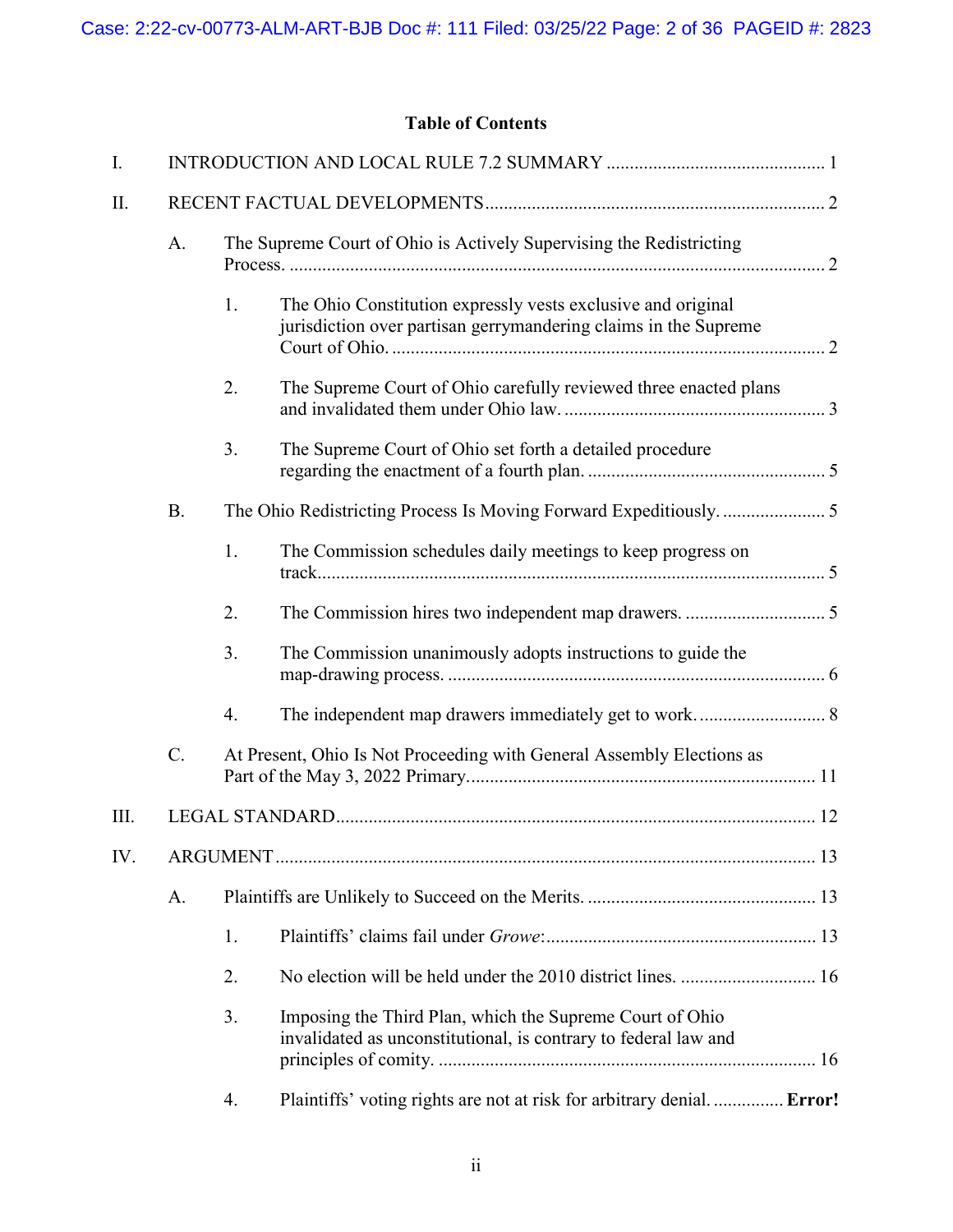# Bookmark not defined.

|    | В.             |                                                                                                                                             |
|----|----------------|---------------------------------------------------------------------------------------------------------------------------------------------|
|    | $\mathbf{C}$ . | Issuing the Preliminary Injunction Would Cause Substantial Harm to                                                                          |
|    |                | 1.                                                                                                                                          |
|    |                | Compelling Secretary LaRose to proceed with elections pursuant<br>2.<br>to an unconstitutional district plan will cause substantial harm to |
|    | D.             |                                                                                                                                             |
|    | Ε.             |                                                                                                                                             |
| V. |                |                                                                                                                                             |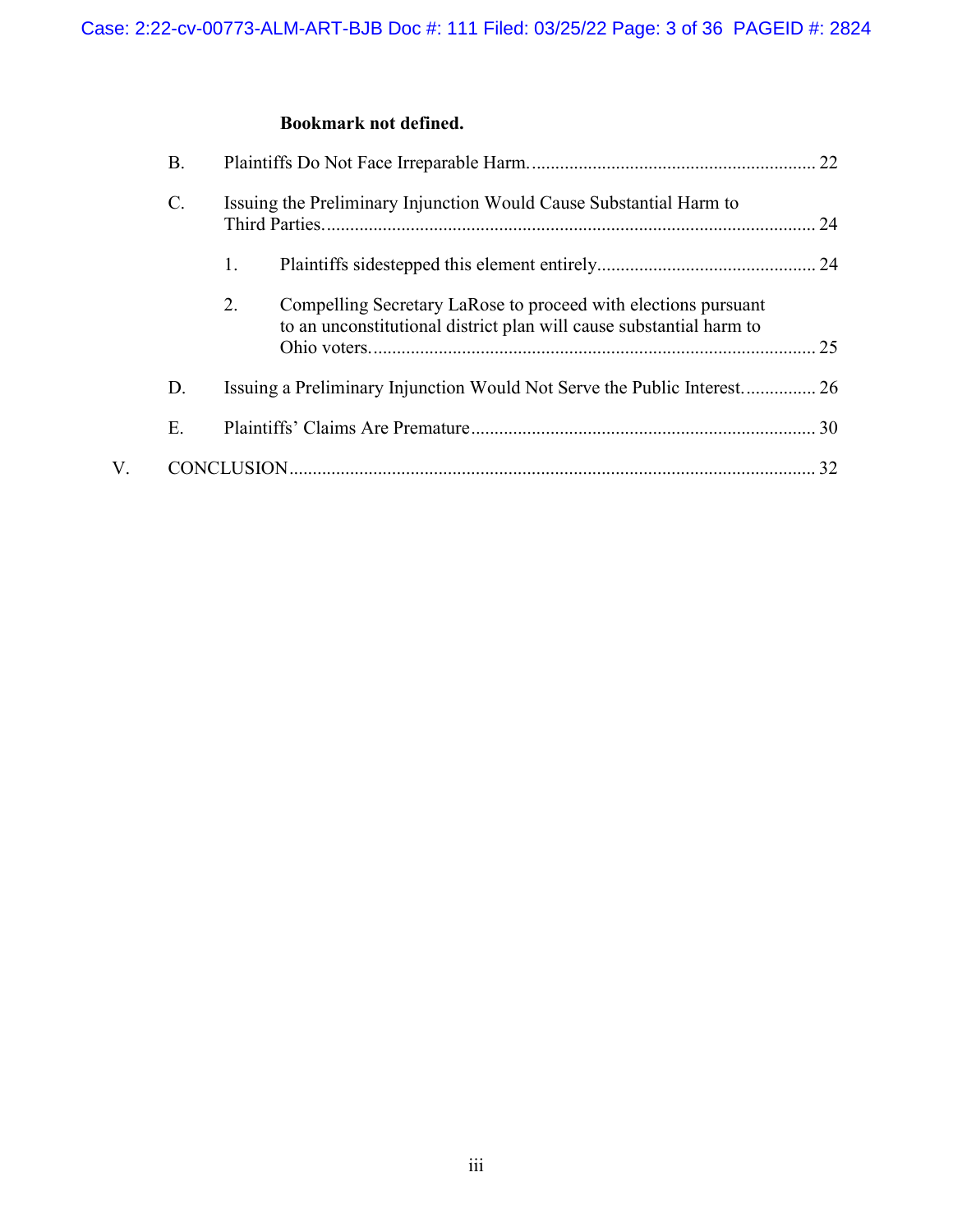### I. INTRODUCTION AND LOCAL RULE 7.2 SUMMARY

At the end of their meeting on March 24, 2022, Commission Co-Chair Vernon Sykes remarked that "this is historic" due to the transparent nature of the proceedings and that "we are making progress." Ohio Redistricting Commission Live Feed, OHIO REDISTRICTING COMM'N, at 53:29 (Mar. 24, 2022), https://ohiochannel.org/live/redistricting-1. In a joint interview with Cochairs Speaker Cupp and Senator Sykes after the Commission meeting concluded, Senator Sykes said that he was "optimistic that they're going to make the [March 28, 2022] deadline" for enacting a new plan for the General Assembly districts. Speaker Cupp echoed this sentiment, saying "agreed, agreed."<sup>1</sup>

The optimism of the Republican and Democratic co-chairs is well grounded. The Commission has been working diligently, transparently, and on a bipartisan basis to enact a new plan.<sup>2</sup> They have retained independent map drawers who are working on a televised basis, in full public view. They are thoughtfully considering all of the issues related to drawing a map, consistent with the instructions of Ohio Supreme Court. They are within 72 hours of enacting a new plan.

Nor is there any reason to conclude that such a plan would be untimely.<sup>3</sup> There may or may not be practical concerns regarding implementing the March 28, 2022 election plan in time for the May 3, 2022 primary; the Secretary of State is still formulating his view on this point and will present its views to the Court prior to the Preliminary Injunction hearing. But even if it

-

<sup>&</sup>lt;sup>1</sup> Josh Rultenberg (@JoshRultNews), Twitter, (March 24, 2022, 8:39 PM) bit.ly/3DhpbX5.

 $2$  See Section II (pp. 2-12), infra.

 $3$  See Section IV.A.1 (pp. 13-16), infra; see also Growe v. Emison, 507 U.S. 25, 33 (1993) Branch v. Smith, 538 U.S. 254 (2003)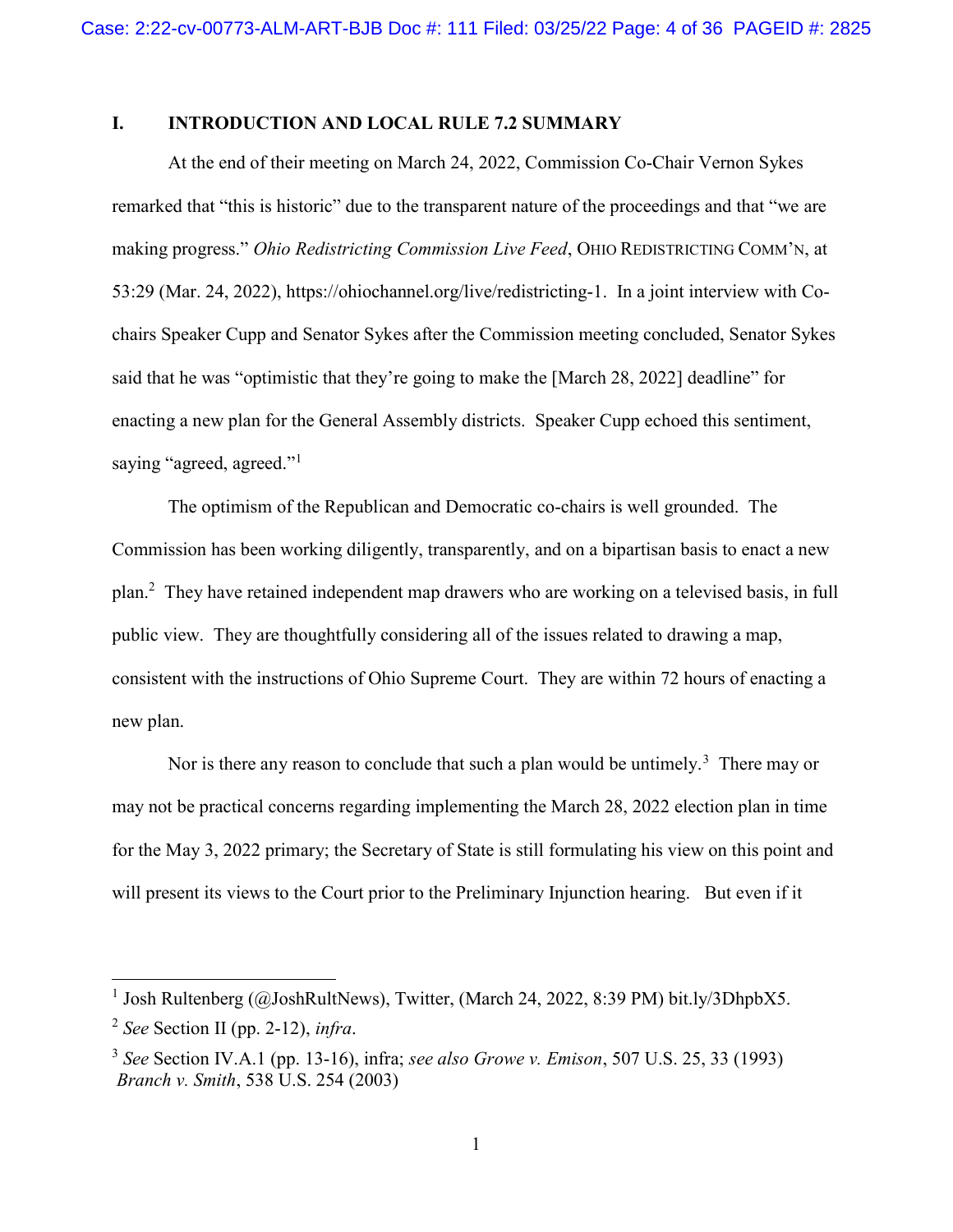were to turn out that the March 28, 2022 Plan could not be implemented in time for the May 3, 2022 primary, there is a clear option that is superior to implementing the invalid Third Plan: if necessary (and the issue is not yet ripe) this Court can consider ordering the amendment of the primary date. That result would be a less intrusive option than ordering the implementation of the invalid Third Plan.

Nor do Plaintiffs contentions that they will somehow be forced to vote under an outdated 2010 plan bear the slightest scrutiny.<sup>4</sup> And their assertions that their due process rights are being violated amount to little more than a disagreement with the well-reasoned decisions of the Ohio Supreme Court.

Finally, if the March 28 Plan cannot be implemented in time for the May 3 primary, this Court can adjust the primary date.<sup>5</sup> But at this point, that issue is not ripe.

Accordingly, the motion for preliminary injunction should be denied.

### II. RECENT FACTUAL DEVELOPMENTS

### A. The Supreme Court of Ohio is Actively Supervising the Redistricting Process.

### 1. The Ohio Constitution expressly vests exclusive and original jurisdiction over partisan gerrymandering claims in the Supreme Court of Ohio.

In 2015, Ohio voters, by an overwhelming margin of 71.5% to 28.5%, amended the Ohio

Constitution by adding express constitutional commands that legislative plans not be drawn "to

favor or disfavor a political party," and that the distribution of seats "shall correspond closely to

 $4$  See Section IV.A.2 (pp. 16), infra.

 $5$  See Section IV.A.1.b (pp. 14-16), infra; see also Upham v. Seamon, 456 U.S. 37 (1982); Sixty-Seventh Minn. State Senate v. Beens, 406 U.S. 187 (1972); Larios v. Cox, 305 F. Supp. 2d 1335, 1343 (N.D. Ga. 2004)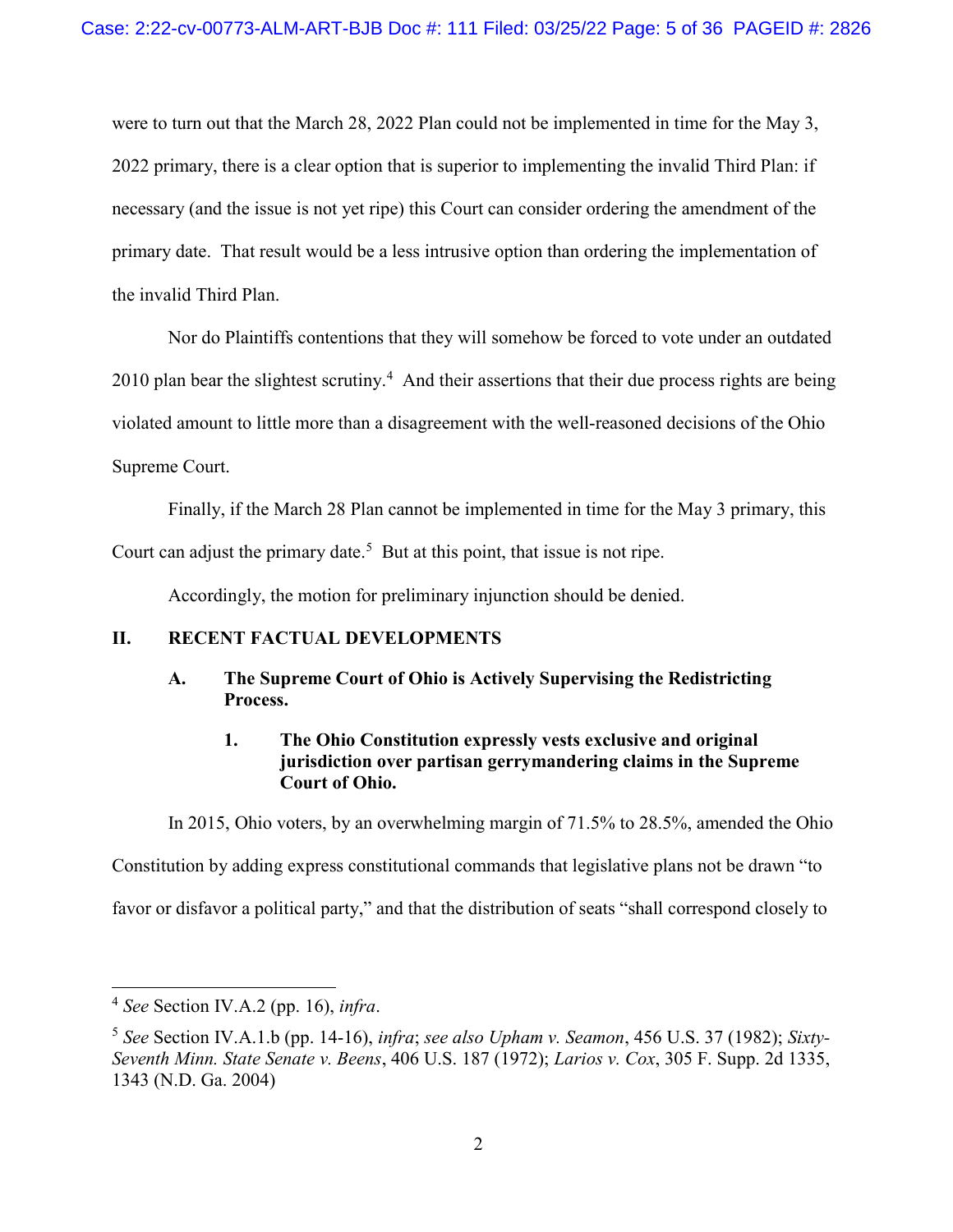the statewide preferences of the voters of Ohio." Ohio Const. art. XI, §§ 6(A)–(B). The express purpose of the constitutional amendment was to "[e]nd the partisan process for drawing Ohio House and Senate districts and replace it with a bipartisan process with the goal of having district boundaries that are more compact and politically competitive." Ohio Sec'y of State, Issue 1 Ballot Language (Nov. 2015), https://bit.ly/3ElgrPY.

Article XI of the Ohio Constitution, as amended, gives the Supreme Court of Ohio a central role in supervising the enactment of any legislative plan. It provides the Supreme Court of Ohio with exclusive and original jurisdiction over all actions arising under Article XI, and grants it the authority to invalidate "any general assembly district plan made by the Ohio redistricting commission." Ohio Const. art. XI,  $\S$ §  $9(A)$ – $(B)$ ; League of Women Voters of Ohio v. Ohio Redistricting Comm'n, 2022-Ohio-65, ¶ 69. Moreover, in the event that the Supreme Court of Ohio finds a plan to be constitutionally defective, it has the express authority to order the Commission to "convene, and ascertain and determine a general assembly district plan in conformity with such provisions of this constitution as are then valid." Ohio Const. art. XI, § 9(B).

### 2. The Supreme Court of Ohio carefully reviewed three enacted plans and invalidated them under Ohio law.

On September 16, 2021, the Commission voted along strict party lines to enact a General Assembly district plan to be in effect for the next four years. A week later, on September 23, 2021, Intervenor-Defendants League of Women Voters filed a complaint in the Supreme Court of Ohio, alleging that the Commission's district plan violated Article XI of the Ohio Constitution. Specifically, Intervenor-Defendants alleged that the Commission violated Sections 6(A) and 6(B) of Article XI by enacting a plan that (i) primarily favored the Republican Party, and (ii) failed to correspond closely to the statewide preferences of the voters of Ohio. See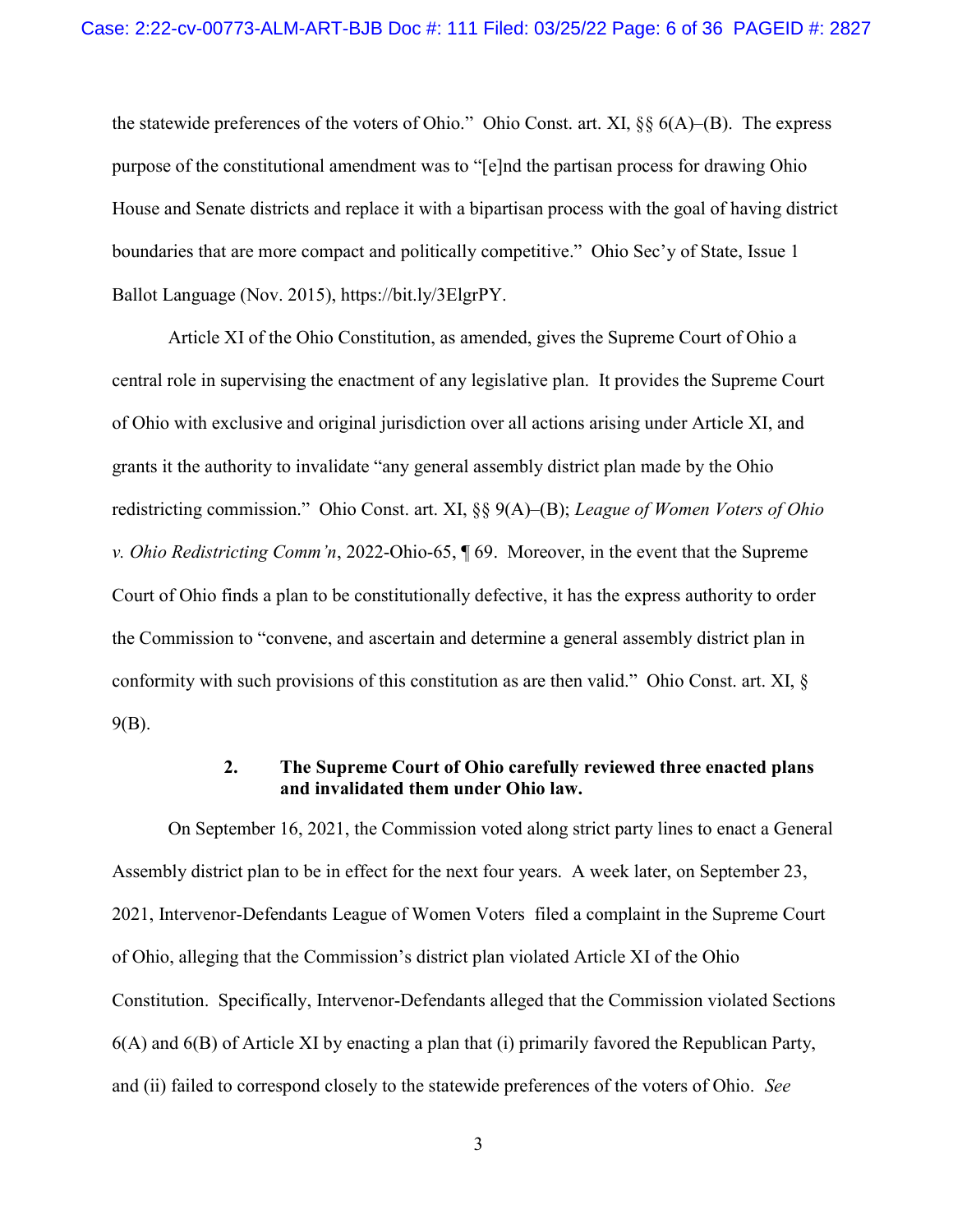Compl. ¶ 91, League of Women Voters of Ohio, et al. v. Ohio Redistricting Comm'n, et al., No. 2021-1193.

Following expedited discovery, full merits briefing, and oral argument, the Supreme Court of Ohio, on January 12, 2022, struck down the Commission's plan. In so doing, it carefully examined (and affirmed) its authority to remedy a partisan gerrymander, League of Women Voters of Ohio, 2022-Ohio-65,  $\P$  64–75, ordered the Commission to reconvene to adopt a new plan within ten days of the Court's decision, and expressly retained jurisdiction to review the constitutionally compliant plan once adopted by the Commission, id. ¶ 137.

On January 22, 2022, the Commission adopted a revised plan, to which Intervenor-Defendants, three days later, lodged objections, explaining that the revised plan violated Article XI, Sections 6(A) and 6(B). See Pet'rs' Obj. to Ohio Redistricting Comm'n's Revised Map, League of Women Voters of Ohio v. Ohio Redistricting Comm'n, No. 2021-1193.

Roughly two weeks later, on February 7, 2022, the Supreme Court of Ohio sustained Intervenor-Defendants' objections and struck down the Commission's Revised Plan for "violat[ing]  $\lceil \cdot \rceil$  Article XI, Sections  $6(A)$  and  $6(B)$  of the Ohio Constitution." League of Women Voters of Ohio v. Ohio Redistricting Comm'n., 2022-Ohio-342, ¶ 3. On February 24, 2022, the Commission passed a second revised plan (the "Third Plan"), to which Intervenor-Defendants again filed objections. See Obj. to Ohio Redistricting Comm'n's Feb. 24, 2022 Revised Plan, League of Women Voters of Ohio v. Ohio Redistricting Comm'n, No. 2021-1193.

On March 16, 2022 the Supreme Court of Ohio issued its Opinion and Order, sustaining Petitioners' objections to the Third Plan on the basis of violations of Article XI, Sections 6(A) and 6(B) of the Ohio Constitution. 03/16/2022 Case Announcements #2, 2022-Ohio-790 (hereinafter "March 16, 2022 Order").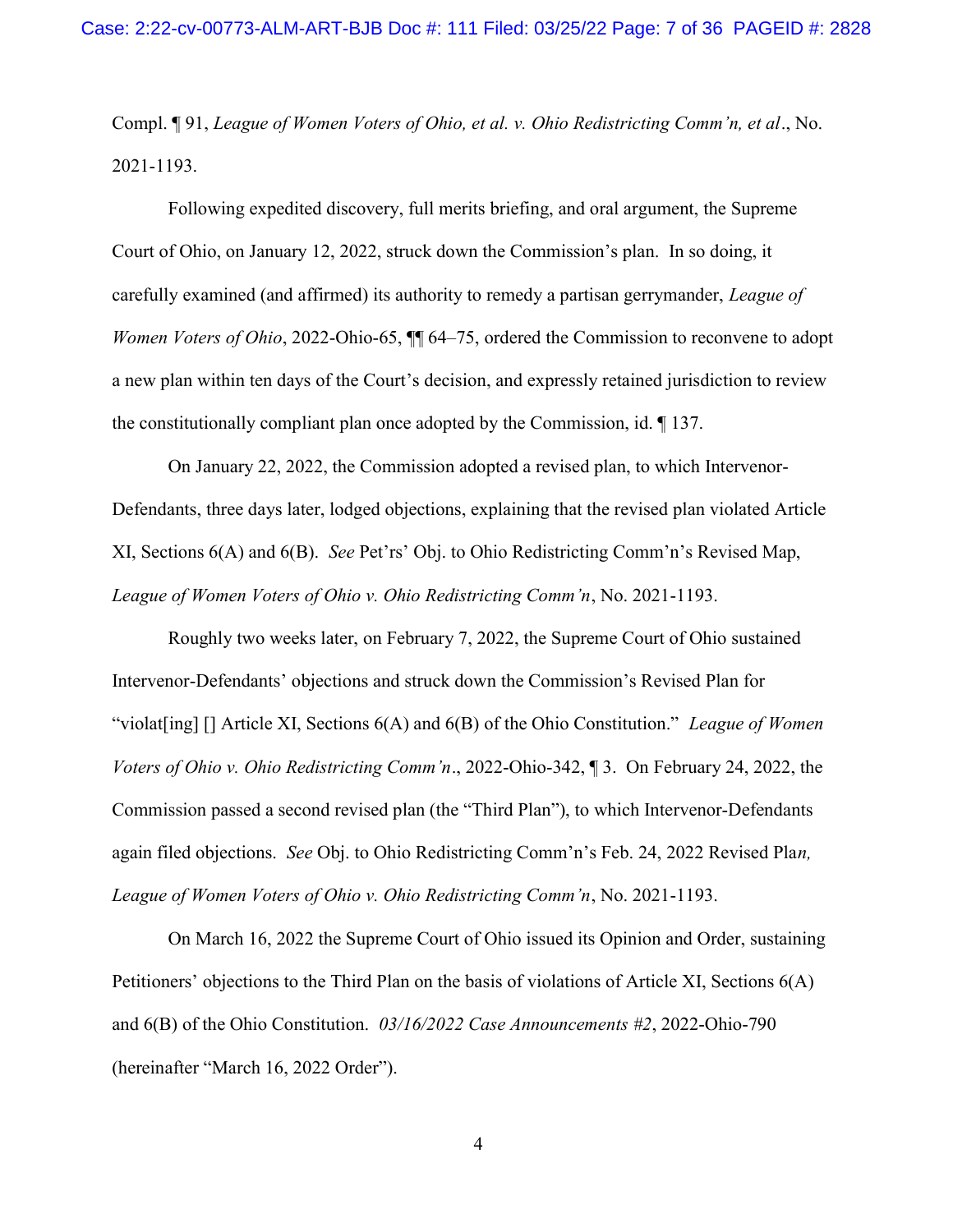## 3. The Supreme Court of Ohio set forth a detailed procedure regarding the enactment of a fourth plan.

In its March 16, 2022 Order, the Ohio Court spelled out just how the Third Plan's

constitutional defects should be remedied:

- The Supreme Court of Ohio ordered that the Commission be reconstituted and convene in order to draft and adopt a new Ohio General Assembly district plan that conforms with the Ohio Constitution. Id.;
- "To promote transparency and increase public trust," the order requires the Commission to conduct its drafting "in public<sup>[.]"</sup>  $Id$ .;
- To make sure that the work of the Commission is done effectively, the Court ordered the Commission to "convene frequent meetings to demonstrate their bipartisan efforts to reach a constitutional plan within the time set by the court." Id. ;
- And to make sure that the work is done expeditiously, the new plan must be filed with the Secretary of State no later than March 28, 2022.  $Id^{6}$

## B. The Ohio Redistricting Process Is Moving Forward Expeditiously.

## 1. The Commission schedules daily meetings to keep progress on track.

The Commission immediately began complying with the Ohio Court's Order. The

Commission first met on Saturday, March 19 and scheduled meetings every day through

Monday, March 28. See Commission Meetings, OHIO REDISTRICTING COMM'N,

https://redistricting.ohio.gov/meetings (accessed Mar. 23, 2022).

-

## 2. The Commission hires two independent map drawers.

The Commission agreed to hire two independent map drawers and a mediator to assist in

the map-drawing process. See Tr. of 3-19-2022 Ohio Redistricting Comm'n Meeting, ECF No.

91-2 at PageID # at 1482. The two independent map drawers include one map drawer selected

by Republican Commissioners, Douglas Johnson, and one map drawer selected by Democratic

 $6$  In addition, the Ohio Court set forth an aggressive (72 hour) schedule for the filing of objections, if any, and responses (again, 72 hours), if any, to any revised plan. Id.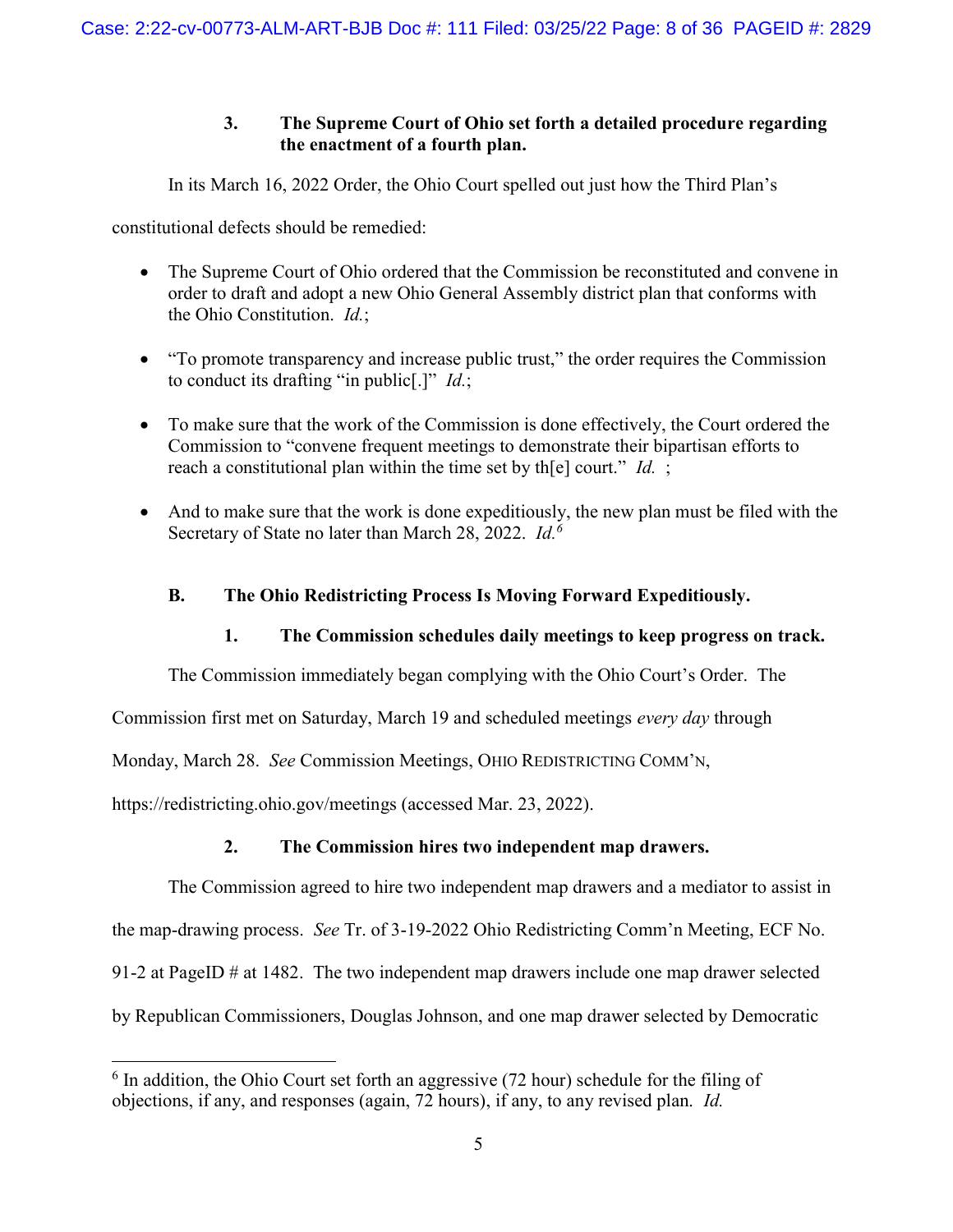commissioners, Dr. Michael McDonald. See Tr. of 3-21-2022 Ohio Redistricting Comm'n Meeting, ECF No. 91-3 at PageID # 1488-1489. The mediators work with the Sixth Circuit Court of Appeals and were recommended to Co-Chair Sykes by Chief Justice Sutton. Id. at PageID # 1489. Both the map drawers and the mediators were hired by the unanimous decision of all seven Commissioners. Id. at PageID # 1501.

 Immediately following their appointment, the two map drawers flew in from out of state for their first meeting with the Commission on Wednesday, March 23 and to receive instructions for their work. See Ex. A (Tr. of 3-23-2022 Ohio Redistricting Comm'n Meeting) at 02:59.

## 3. The Commission unanimously adopts instructions to guide the mapdrawing process.

At the March 23 Commission meeting, after two-and-a-half hours of substantive

discussion, the commissioners unanimously agreed to adopt 24 detailed instructions to guide the

work of the map drawers. See Ex. A (Tr. of 3-23-2022 Ohio Redistricting Comm'n Meeting);

Ground Rules for Map Drawers (Mar. 23, 2022), OHIO REDISTRICTING COMM'N, bit.ly/3tDhqYs.

These Rules, which are attached as Ex. B, hereto, include:

- Rule 1: The map drawers shall include the two independent map drawers hired by the Redistricting Commission and Commissioners' staff/contractor map drawers. Ground Rules for Map Drawers, OHIO REDISTRICTING COMM'N , (Mar. 23, 2022), bit.ly/3tDhqYs.
- Rule 2: The independent map drawers shall draft any General Assembly district plan at the direction of the Redistricting Commission and in accordance with the Ohio Constitution and Supreme Court of Ohio's orders. Id.
- Rule 3: The independent map drawers shall answer to each of the Redistricting Commission members. However, any conflicting direction from the Redistricting Commission members shall be resolved via a mediation process. (Rules 12-16). Id.
- Rule 4: The independent map drawers shall produce an entirely new general assembly district plan that has not been previously submitted to the Redistricting Commission. The independent map drawers shall not include or consider any general assembly plan proposals or work product produced prior to Wednesday, March 23, 2022 when drafting the entirely new general assembly district plan. Id.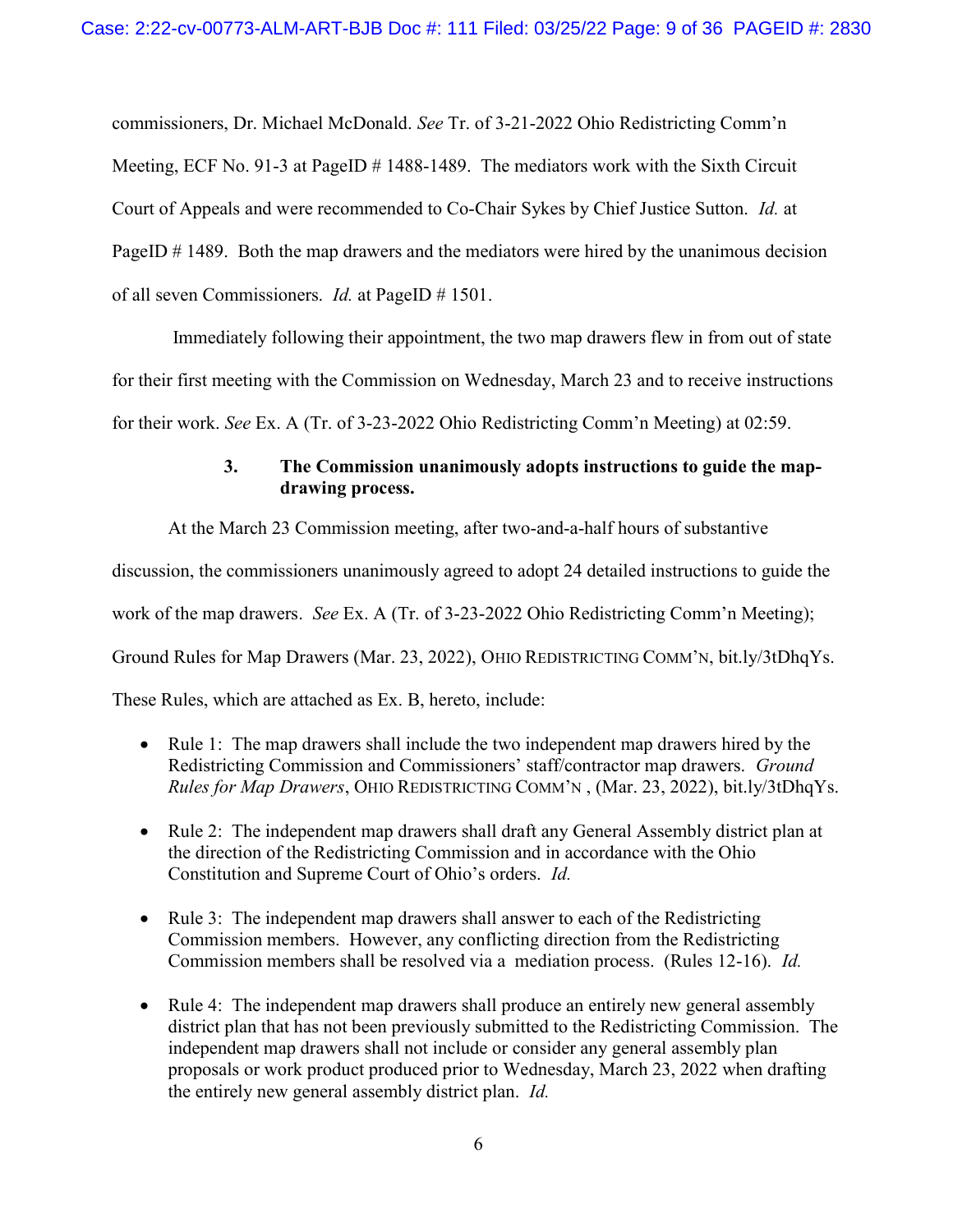- Rule 5: The map drawers shall utilize statewide election results and geography from 2016, 2018, and 2020 for the purpose of measuring the partisan lean of individual districts. *Id.*
- Rule 6: When considering the election results, Republican votes cast plus Democratic vote casts shall equal 100% of the total vote. Id.
- Rule 7: Any General Assembly district plan shall be drawn in the Maptitude software program. Id.
- Rule 8: The independent map drawers shall utilize one computer purchased by the Redistricting Commission to draft any general assembly district plan. Two additional computers may be used for preparation purposes by the independent map drawers on site. Id.
- Rule 9: Racial data will neither be loaded onto the computers nor shall it be utilized by the map drawers in any way. Id.
- Rule 10: The independent map drawers shall draw a general assembly district plan that conforms with the Ohio Constitution including Article 11, Sections 1, 2, 3, 4, 5, 6, and 7, the Constitution of the United States and applicable federal laws. Id.
- Rule 11: The independent map drawers shall draw a general assembly district plan that conforms with the opinions of the Ohio Supreme Court and the United States Supreme Court. Id.
- Rule 12: Should the independent map drawers encounter a disagreement between themselves regarding the application of Art. 11 of the Ohio Constitution and/or the opinions of the Ohio Supreme Court, the issue shall be referred to the full Commission. Id.
- Rule 13: Should the full Redistricting Commission reach a unanimous consensus, the independent map drawers shall implement the instructions of the full Redistricting Commission. Id.
- Rule 14: Should the full Redistricting Commission not be able to resolve the issue by unanimous consensus, the issue shall be referred to mediation. Id.
- Rule 15: Should mediation fail to resolve the issue, the issue shall be presented to the full Redistricting commission for a vote. A majority vote of the Commission shall resolve the issue. Id.
- Rule 20: The Statehouse's Ohio Government TV will livestream the map making process. OGT will stream the map drawers whenever they are working in the room. Id.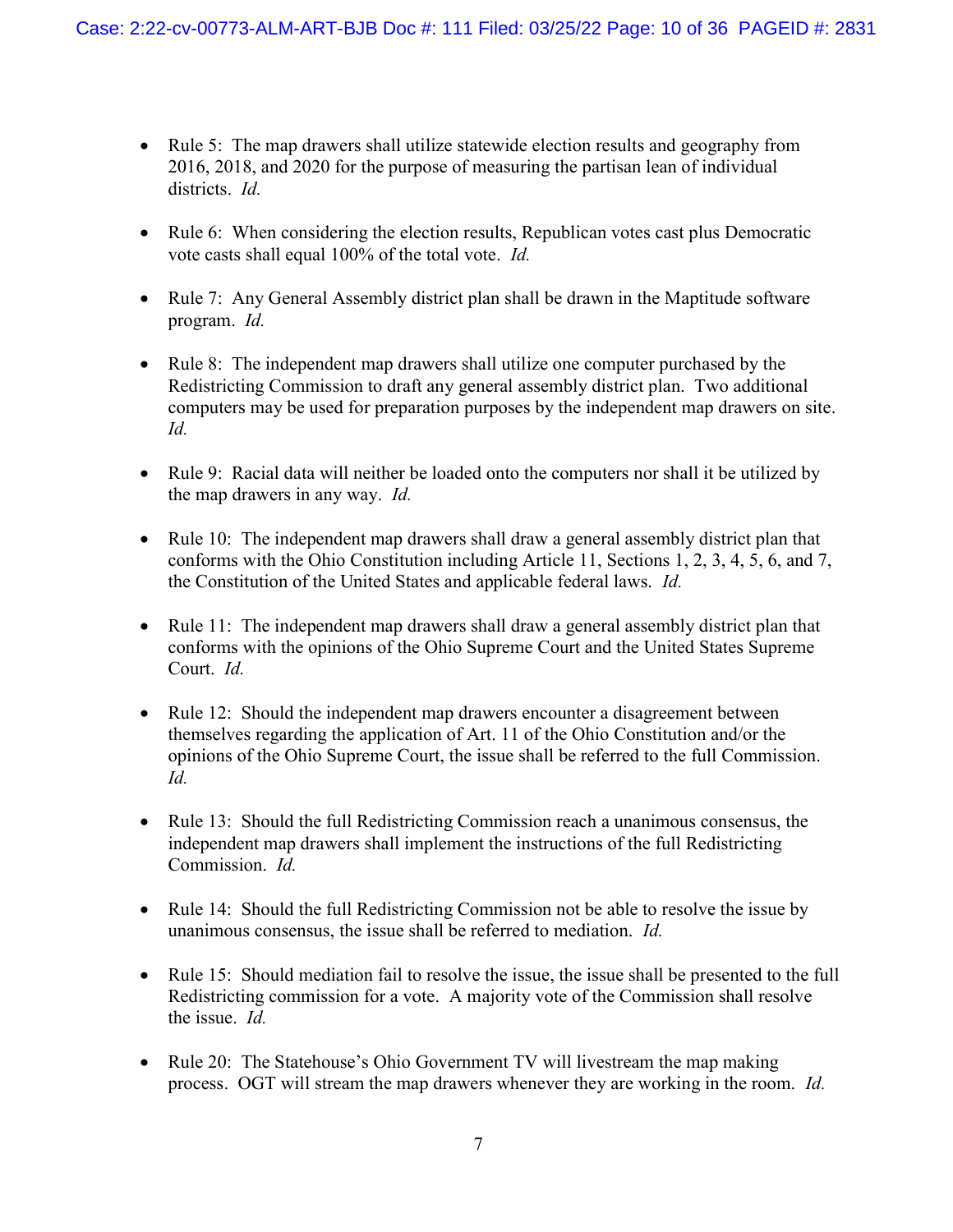- Rule 21: Commissioners or their designated staff shall have unlimited access to the map drawers, but shall contact both Dr. McDonald and Mr. Johnson simultaneously. Id.
- Rule 22: The independent map drawers will provide regular progress updates to the Commission at each of the Commission's scheduled meetings. Id.
- Rule 23: Commissioners can expect to provide feedback and guidance to the independent map drawers in these meetings in addition to their individual outreach to the independent map drawers. Id.
- Rule 24: Public access will be available in a nearby room where video from the work room will be broadcast. Id.

#### 4. The independent map drawers immediately get to work.

The next morning, on March 24, the independent map drawers began their work to draw new general assembly maps. They met in room 116 of the Statehouse and utilized two computers to draw the maps. As directed by the Commission, they removed racial data, loaded the rest of the data from the statewide elections results from 2016, 2018, and 2020 into Maptitude, and aggregated the data. With the assistance of Republican and Democratic Commission staffers, the map drawers tested the data to ensure its accuracy, and confirmed that it was ready to use. Designated staff of the Commissioners participated throughout the day, providing feedback to the map drawers in real time and fielding questions about Ohio's geography. See Ohio Redistricting Commission Live Feed, OHIO REDISTRICTING COMM'N, (Mar. 24, 2022), https://ohiochannel.org/live/redistricting-1.

Consistent with the Ohio Constitution and Auditor Faber's suggestion to start with the complex counties that would present the most issues, the map drawers began their work with Franklin County. See March 24, 2022 Ohio Redistricting Comm'n Hrg., at 03:15, bit.ly/3IJpomW.; Ohio Const., art. XI § 3(C)(1); Ex. A (Tr. of 3-23-2022 Ohio Redistricting Comm'n Meeting) at 44:36.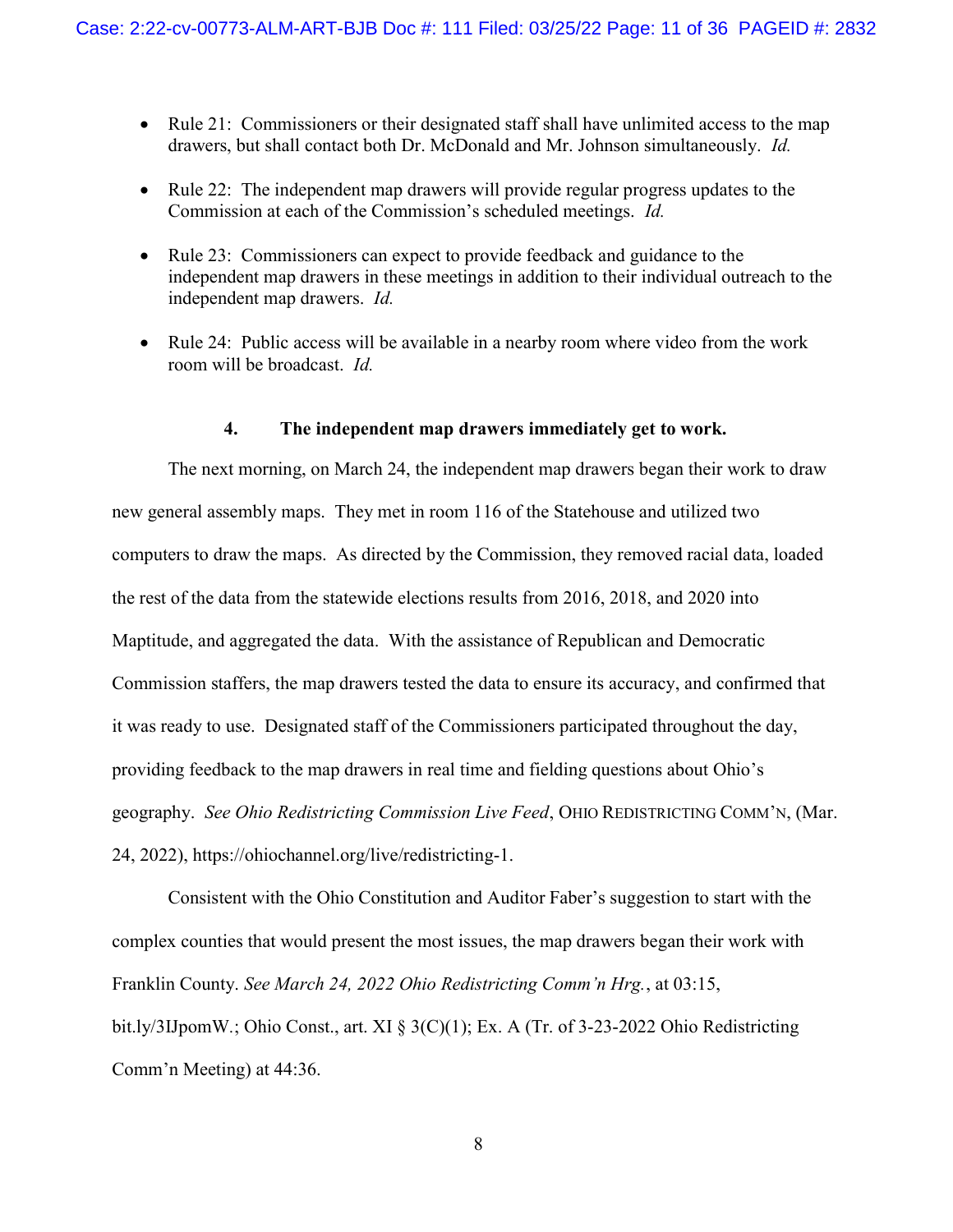

See Ohio Redistricting Commission Live Feed, OHIO REDISTRICTING COMM'N, (Mar. 24, 2022), https://ohiochannel.org/live/redistricting-1.

That evening, the map drawers met with the Commission to brief them on their progress and to seek their guidance on some outstanding questions. Dr. McDonald noted that he had "tackled the difficult part of Franklin County" and expected to finish the county by Thursday evening. March 24, 2022 Ohio Redistricting Comm'n Hrg., at 03:18, bit.ly/3IJpomW. Mr. Johnson agreed, noting that although it was "slow going," the map drawers were "making progress." Id. at 06:49.

The map drawers also raised the issue of determining what constitutes a competitive district and how the map drawers should assign or designate toss-up districts. Although the map drawers recommended different approaches, they agreed that they could continue their map drawing unimpeded without the Commission deciding that evening. Id. at 34:01. The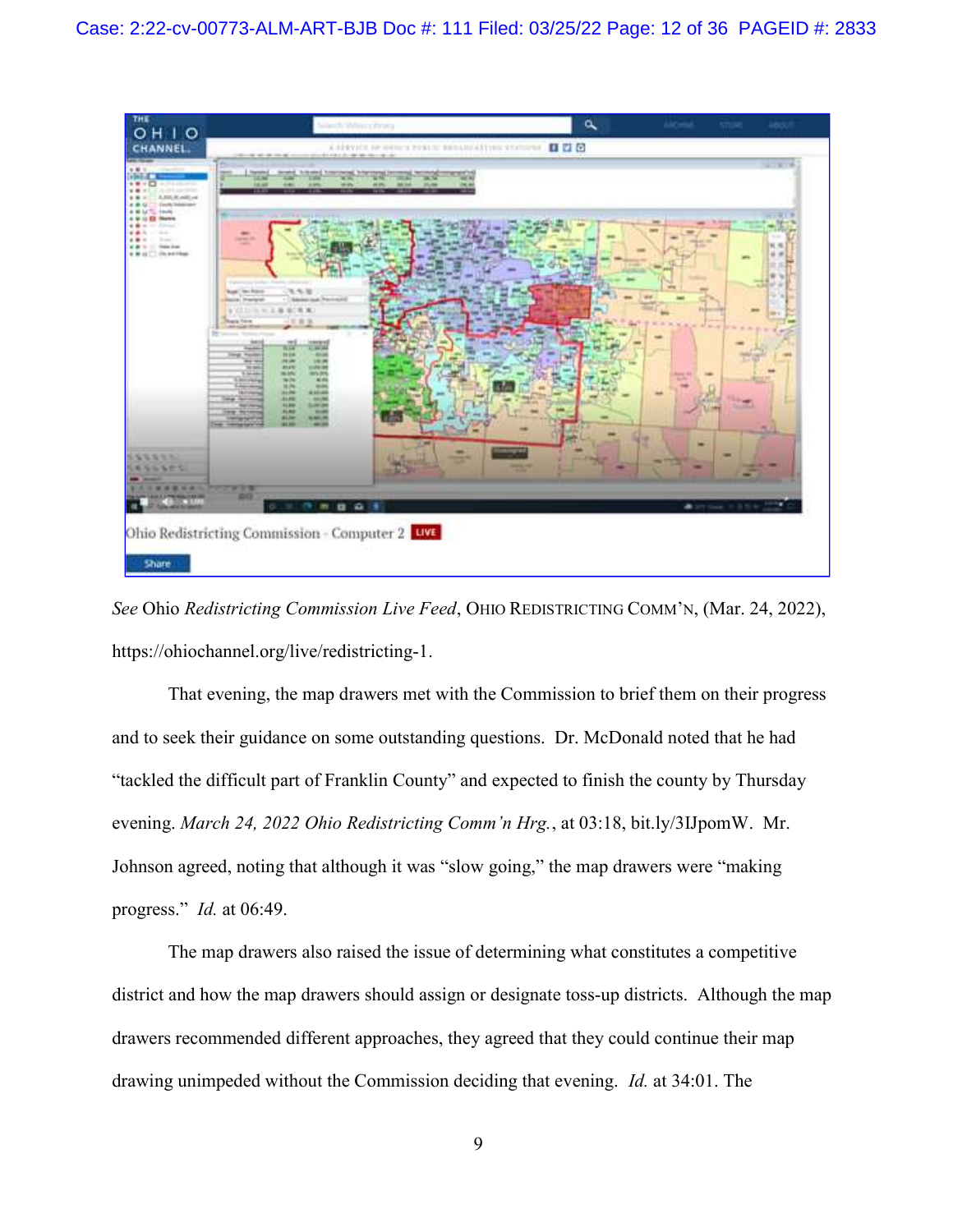Commissioners also agreed, with Senate President Huffman remarking that "It sounds like a lot of the work can proceed in this issue, which I think is significant, while this gets resolved." Id. at 47:47. The Commission also agreed to consider the issue and provide the map drawers with a decision. *Id.* at 52:54.

At the end of the meeting, Commission Co-Chair Vernon Sykes remarked that "this is historic" due to the transparent nature of the proceedings and that "we are making progress." Id. at 53:29. In a joint interview with Co-chairs Speaker Cupp and Senator Sykes after the Commission meeting concluded, Senator Sykes said that he was "still optimistic that they're going to make the deadline." Josh Rultenberg (@JoshRultNews), Twitter, (Mar. 24, 2022, 8:39 PM) bit.ly/3DhpbX5. Speaker Cupp echoed this sentiment, saying "agreed, agreed." Id.

At the Friday, March 25, 2022 afternoon meeting of the Commission, the mapdrawers informed the Commission that they successfully drafted their proposals for districts in Cuyahoga, Franklin, Hamilton, and Summit Counties, and were steadily making progress on Montgomery County. March 25, 2022, Ohio Redistricting Comm'n Hrg., at 04:04, bit.ly/3JJeSNM. When asked by Commissioner Allison Russo the timeline in which they expected to propose a full map to the Commission, Mr. Johnson noted that while it was a ballpark estimate, he thought that the map drawers could provide full working drafts by the afternoon of Saturday, March 26. Id. at 10:02. Dr. McDonald agreed noting that "I hope by tomorrow afternoon at the latest, we will have something that is a statewide map." *Id.* at 11:51. He further explained the two mapdrawers are more than one third of the way through, and, according to the Commission consultants, the mapdrawers have gotten through "the roughest parts of the state to draw districts." Id. at 11:08. Each mapdrawer also presented on their computer screens the two proposals they have each drafted and walked the Commission through the completed counties. See generally id. Mr.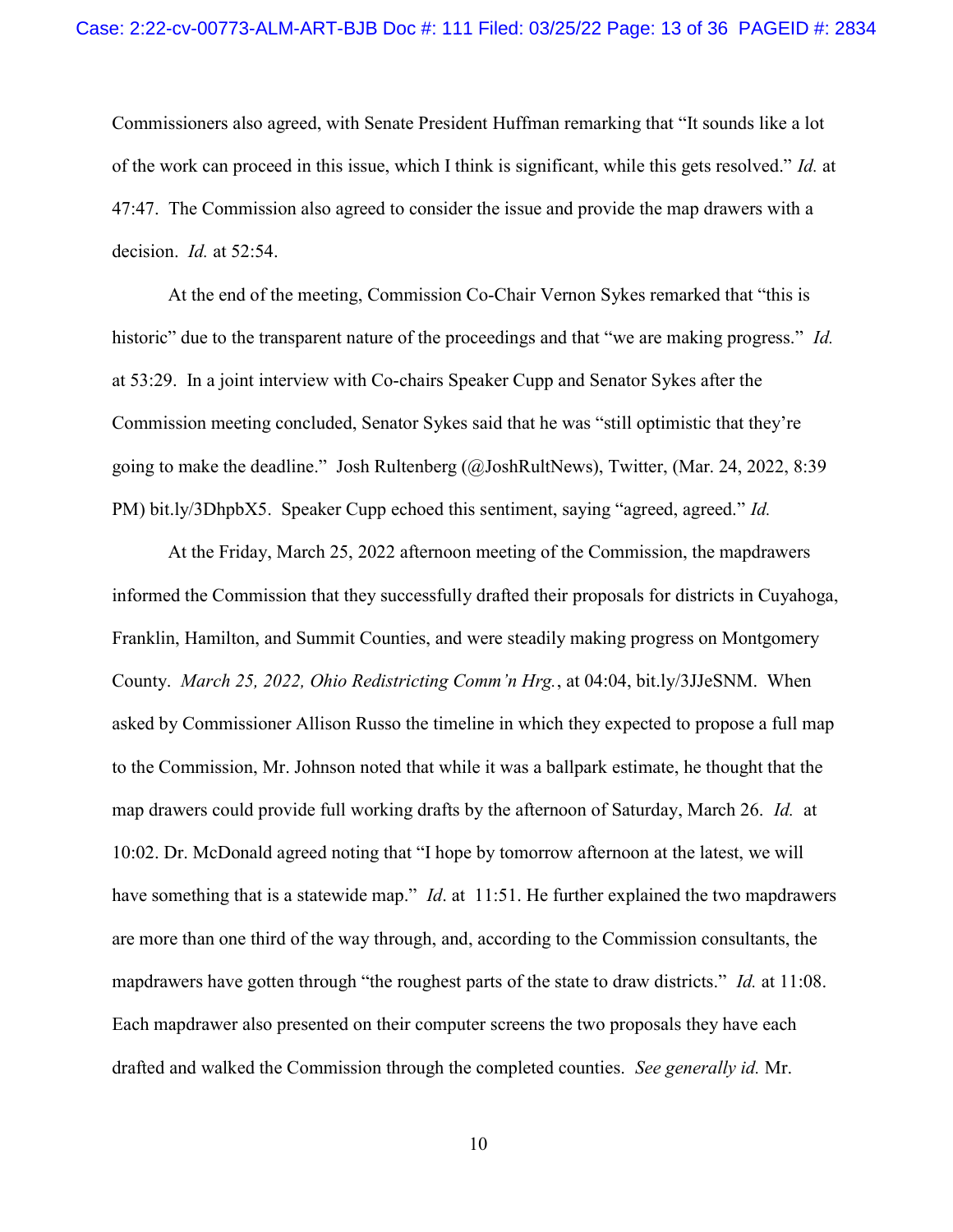Johnson noted that the representatives of the commissioners who have been in the map drawing room to answer questions, have helpfully informed the map drawers about "lessons learned" from the past map drawing exercises. Id. at 31:23. After finishing a review of the map drawing in Hamilton County, the Commission recessed with plans to reconvene on the following afternoon of March 26.



### C. At Present, Ohio Is Not Proceeding with General Assembly Elections as Part of the May 3, 2022 Primary.

As a result of the Supreme Court of Ohio's rulings, the Third Plan is presently not operative. Thus, when the Secretary responded to the Motion for a TRO, he stated that while work had been undertaken under the Third Plan, "once the Supreme Court invalidated it, he had no choice but to pause those preparations." Ohio Sec'y of State LaRose's Resp. to Pls.' Mot. for a TRO to Maintain the Third Plan, ECF No. 88 at PageID # 1310.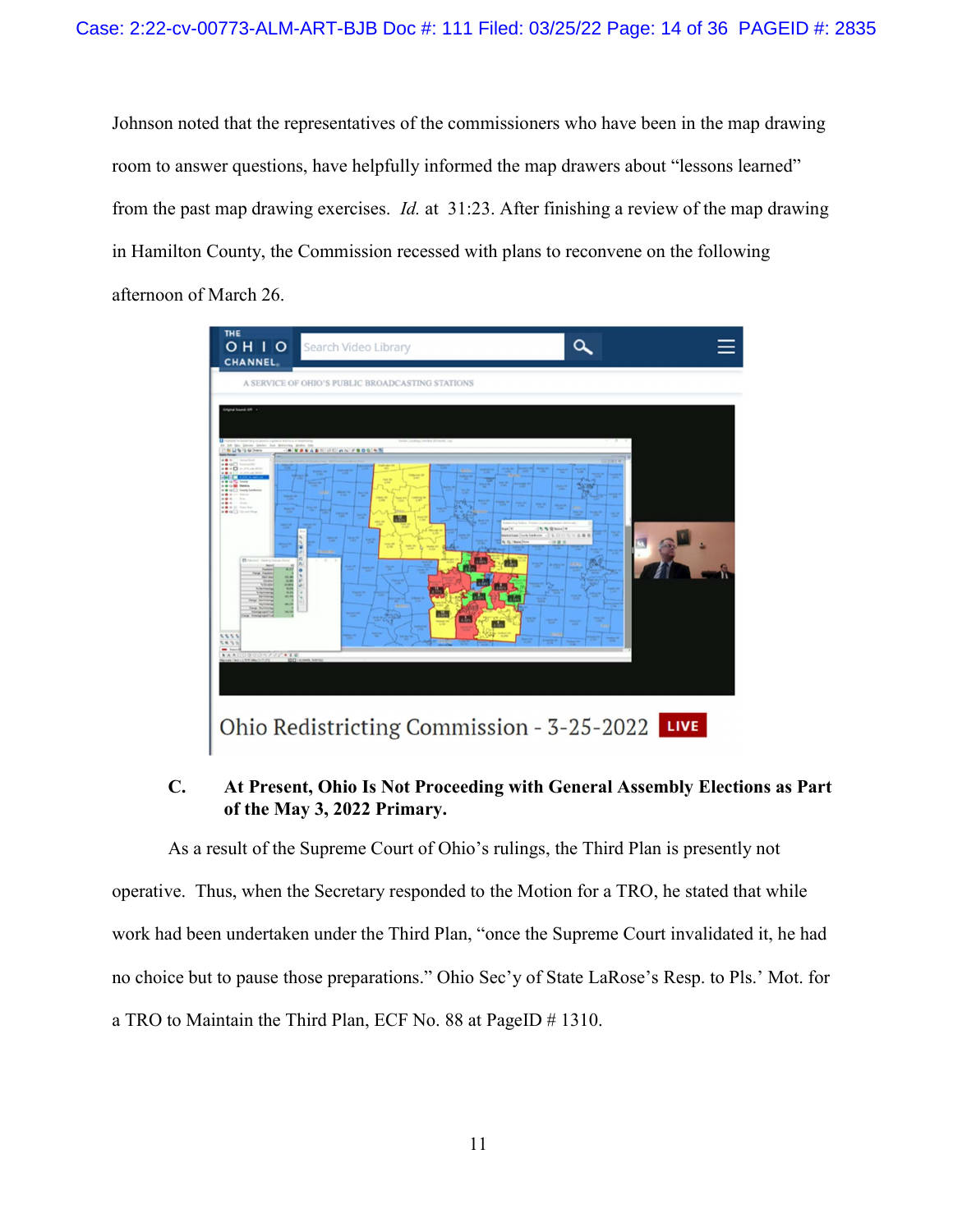On March 23, that "pause" escalated to a removal of the General Assembly elections

from the ballot. Given the constrained time frame and unprecedented electoral circumstances,

Secretary LaRose issued a directive to all Ohio Boards of Elections:

In the wake of the Ohio Supreme Court's decision last week invalidating the February 24, 2022 General Assembly district plan, it is not possible to include the primary contests for the Ohio House, Ohio Senate, and State Central Committee on the May 3, 2022 Primary Election ballot. The Plaintiffs in the federal court case Gonidakis v. LaRose filed a motion on Monday asking the court to order the use of the February 24, 2022 district plan for the primary. But the federal court's ultimate decision on that motion has not been made as of the issuance of this Directive or rather in time for boards of elections to finalize ballots for the May 3, 2022 Primary Election. Likewise, the General Assembly has not changed the date of the election. Therefore, offices and candidates for Ohio House, Ohio Senate, or State Central Committee will not appear on the ballot. T

See Ohio Sec'y of State LaRose's Notice of Issuance of Ohio Sec'y of State Directive 2022-31,

ECF No. 97 at PageID # 1597 (emphasis added).

The Secretary then succinctly summarized the situation, stating, "this is the only currently

lawful and reasonable option to continue to move forward toward the May 3, 2022 Primary

Election at this unprecedented point in time." *Id.* at PageID  $\#$  1599.

In his statement to the media, on March 24, 2022, the Secretary estimated that March 31

was the hard deadline for knowing which plan would govern the May 3 primary. See Ex. C

(Cleveland.com Article). At the hearing on the Temporary Restraining Order, however, counsel

for the Secretary of State was unable to state the final "drop dead" dates for the implementation

of a plan. They are to state their position at the hearing on the preliminary injunction.

#### III. LEGAL STANDARD

In assessing whether to grant a preliminary injunction, courts evaluate: "(1) whether the movant has a strong likelihood of success on the merits; (2) whether the movant would suffer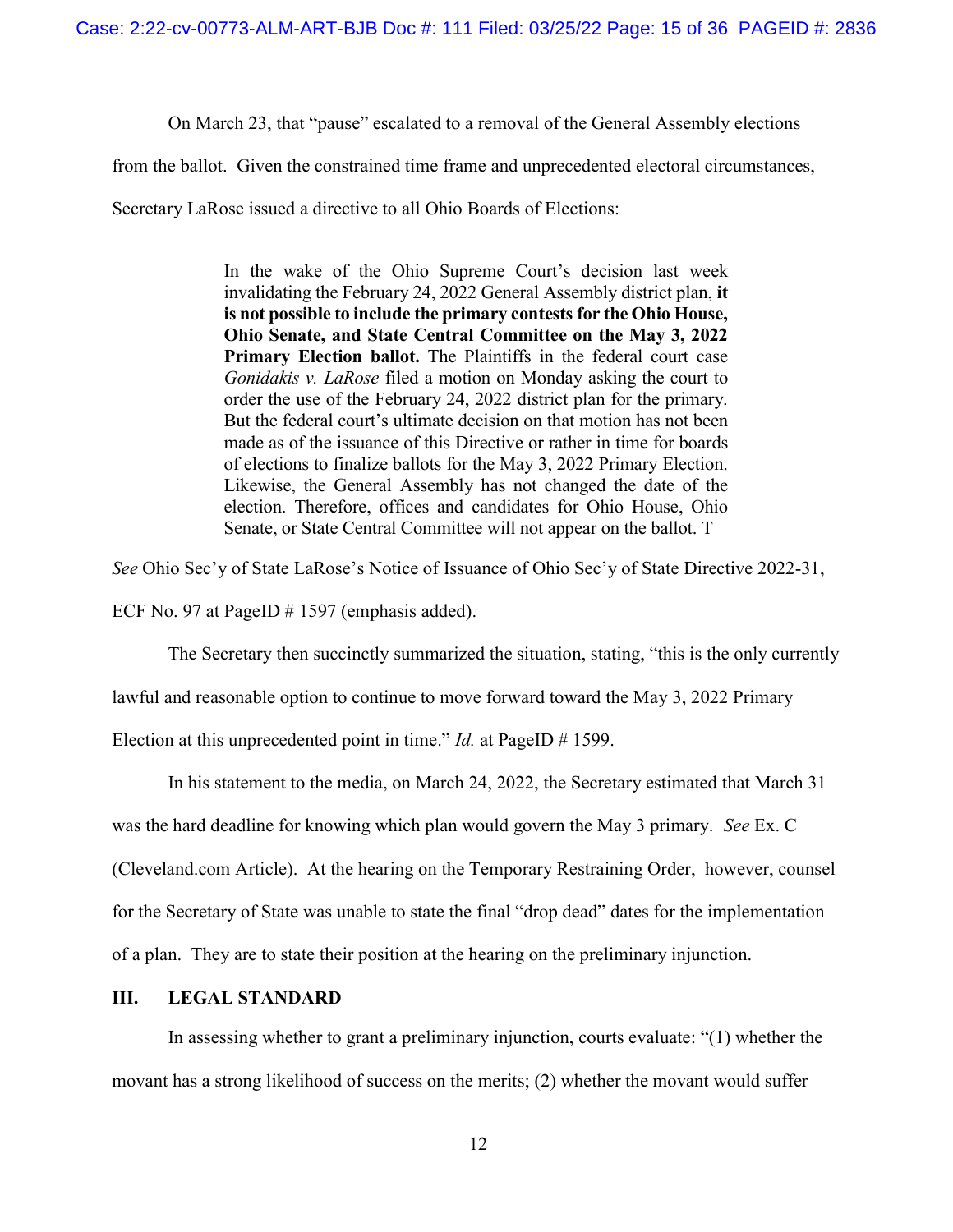irreparable injury without the injunction; (3) whether issuance of the injunction would cause substantial harm to others; and (4) whether the public interest would be served by the issuance of the injunction." Ne. Ohio Coal. for the Homeless v. Husted, 696 F.3d 580, 590–91 (6th Cir.

2012). Moreover, this Court should only adjudicate ripe claims: here Plaintiffs claims are manifestly premature as this Court can address any concerns about the manner in which a Fourth Plan can be implemented by adjusting the primary date (if necessary).

#### IV. ARGUMENT

#### A. Plaintiffs are Unlikely to Succeed on the Merits.

Plaintiffs' claims suffer from four fatal defects on the merits: (1) there is no impasse at this point justifying the intervention of the federal court; (2) there is no reasonable prospect that Ohio will vote under the 2010 Plan; (3) under principles of comity, this Court should not impose a plan that the Ohio Supreme Court has found to be invalid; and (4) Plaintiffs rights are not at risk of arbitrary denial so as to constitute a violation of due process,

#### 1. Plaintiffs' claims fail under Growe:

a) The State Process is Moving Expeditiously Towards a Conclusion. So long as the Ohio redistricting process is working effectively towards a new map, federal intervention is improper. See Growe v. Emison, 507 U.S. 25, 33 (1993) ("In the reapportionment context, the Court has required federal judges to defer consideration of disputes involving redistricting where the State, through its legislative or judicial branch, has begun to address that highly political task itself."). In its ruling from the bench, the District Court distinguished this case from the federal intervention in Branch v. Smith, 538 U.S. 254 (2003), by accurately noting that in Branch there was "no prospect" of resolution before the election. Tr. of Status Conf., ECF No. 69 at PageID # 1003; *Branch*, 538 U.S. at 265 ("we affirm the injunction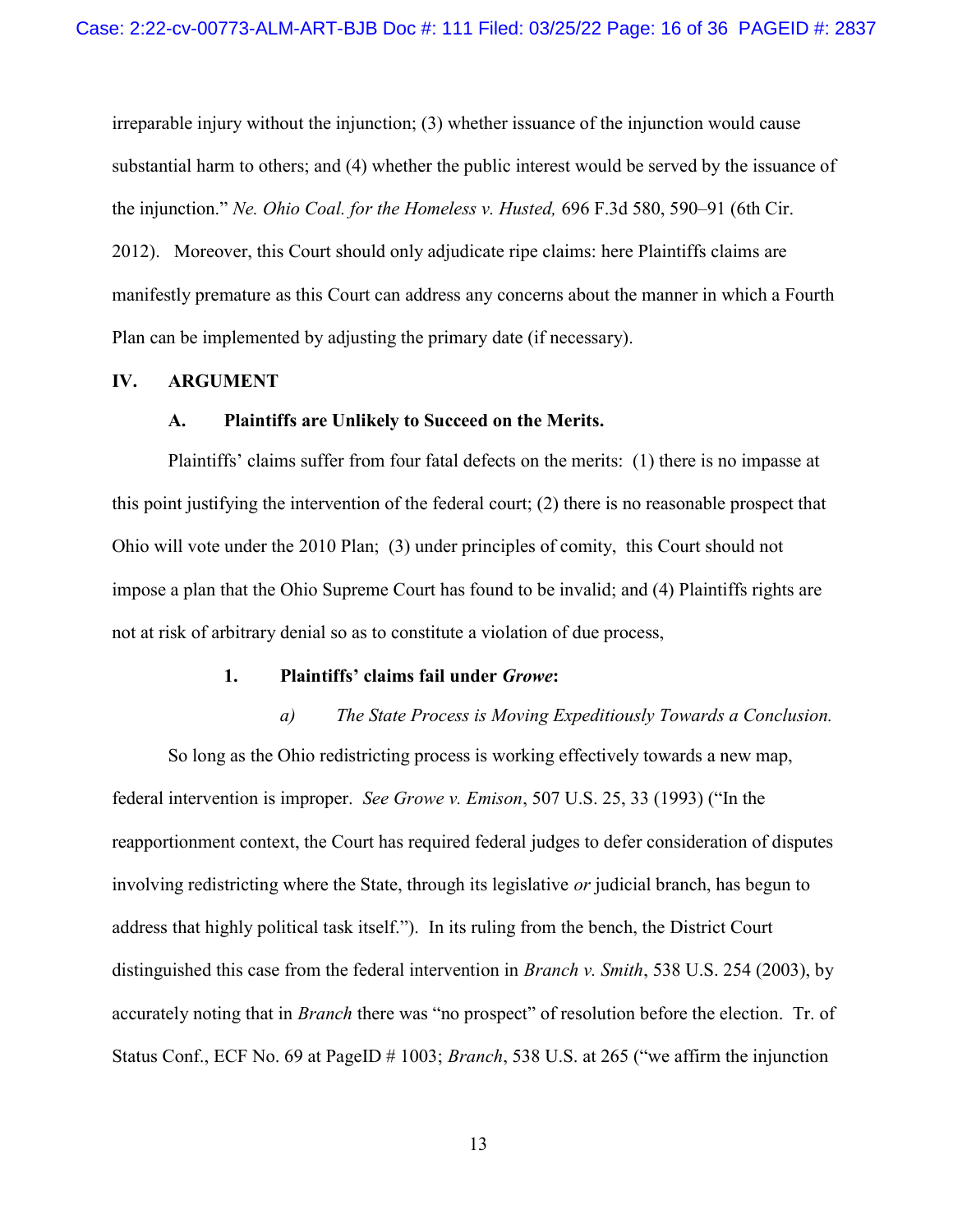on the basis . . . that the state-court plan had not been precleared and had no prospect of being precleared in time for the 2002 election").

 Because a very real, and imminent, prospect for resolution remains possible in this case, deferral continues to be warranted. As long as this is the case, Plaintiffs cannot succeed on the merits of their claim that federal imposition of an invalidated map is justified.

The Ohio redistricting process is not at an impasse. To the contrary, the Commission is moving with seriousness and speed towards enacting a new map – a draft of which may be available to the Commission as soon as *tomorrow*. The Commission is working long days – conducting 6 meetings between March 19 and March 25, with more scheduled throughout the weekend – to meet its March 28 deadline. It is utilizing independent experts and a Sixth Circuit mediation team to bridge the partisan divide. The process, governed by a set of unanimously agreed upon standards, is both highly sophisticated and fully within the public view. These procedural innovations, spurred on by the clear and effective order of the Supreme Court of Ohio, constitute a dramatic improvement over prior map-drawing processes. They signal a real change in the workings of the Commission, and significant movement towards a final Fourth Plan.

#### b) Ohio's Process Will Likely Be Timely.

On March 23, 2022, Secretary LaRose issued a directive removing the General Assembly election from the May 3 primary ballot. See Ohio Sec'y of State LaRose's Notice of Issuance of Ohio Sec'y of State Directive 2022-31, ECF No. 97 at PageID # 1597. The Secretary has indicated, however, that it would be possible to utilize a Supplemental Ballot, and that his "dropdead" date to make that decision was March 31. See Ex. C (Cleveland.com Article). Accordingly, while logistically difficult, there remains the prospect that the March 28, 2022 Plan could be implemented in time for the May 3, 2022 primary.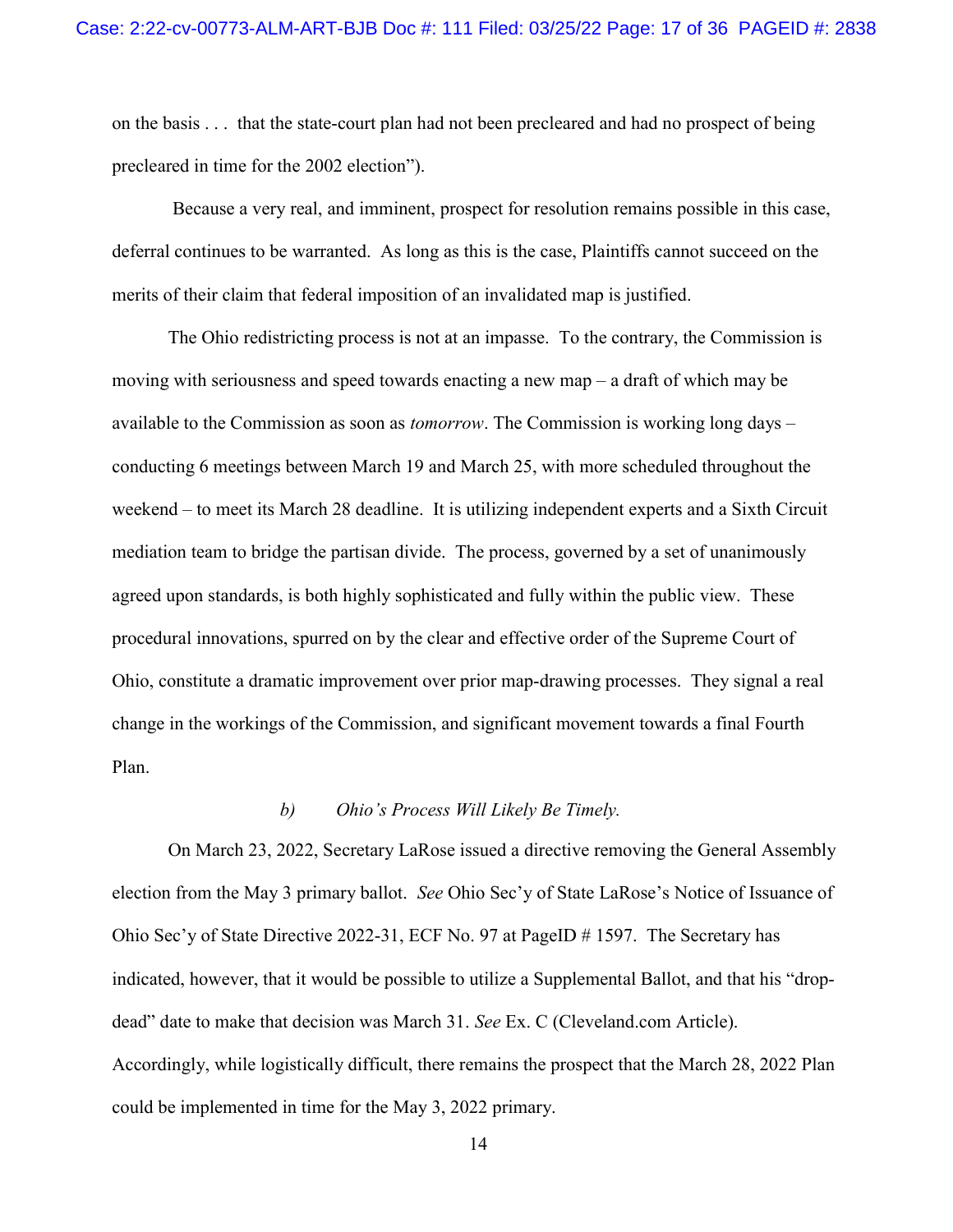If that were to prove impractical, there are less intrusive options than imposing the invalid Third Plan. In particular, this Court has the authority to move the primary date if necessary. See, e.g., Upham v. Seamon, 456 U.S. 37, 44 (1982) ("[W]e leave it to [the District Court] in the first instance to determine whether to modify its judgment [as to the state's congressional apportionment plan] and reschedule the [congressional] primary elections for Dallas County or . . . to allow the election to go forward in accordance with the present schedule."); Sixty-Seventh Minn. State Senate v. Beens, 406 U.S. 187, 201 n.11 (1972) ("If time presses too seriously [to implement a remedial reapportionment plan], the District Court has the power appropriately to extend the [election deadline] time limitations imposed by state law."); see also Larios v. Cox, 305 F. Supp. 2d 1335, 1343 (N.D. Ga. 2004) (noting court's power to extend election deadlines and ordering new statewide maps be drawn in time for upcoming primary election).

Nor does the fact that there might be challenges to the March 28, 2022 Plan constitute a barrier to such relief. Cf. Growe, 507 U.S. at 35 ("The District Court also expressed concern over the lack of time for orderly appeal, prior to the State's primaries, of any judgment that might issue from the state court….We fail to see the relevance of the speed of appellate review. Germano requires only that the state agencies adopt a constitutional plan 'within ample time ... to be utilized in the [upcoming] election'…. It does not require appellate review of the plan prior to the election, and such a requirement would ignore the reality that States must often redistrict in the most exigent circumstances[.]") (quoting Scott v. Germano, 381 U.S. 407, 409 (1965)).

Once enacted on March 28, 2022, the plan is valid unless and until it is invalidated. Thus, were this Court to order the implementation of the March 28, 2022 Plan it would be ordering the implementation of a plan that is not invalid. That is a world of difference from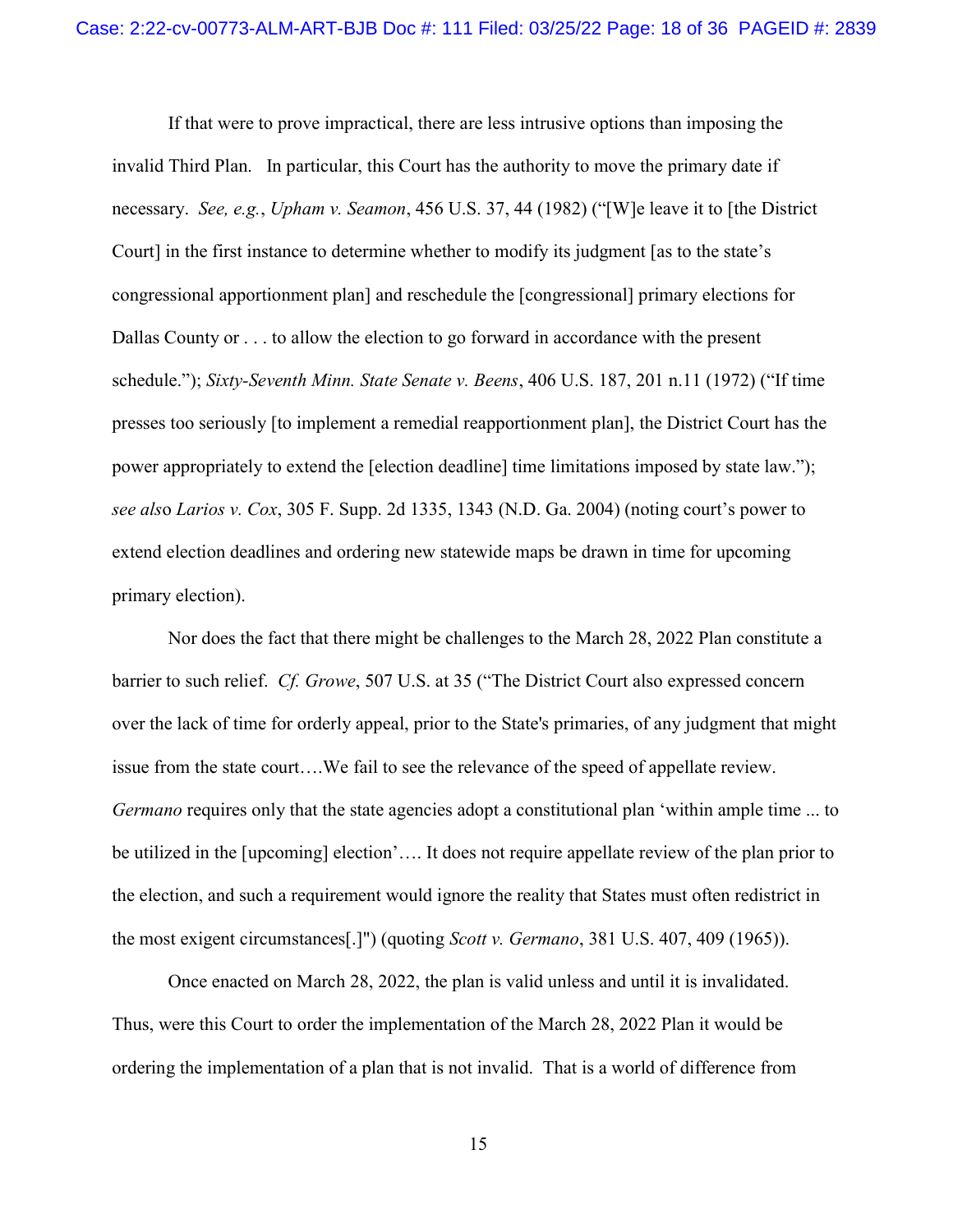ordering the implementation of the Third Plan which has been held to be invalid. There is no warrant for such a drastic result.

#### 2. No election will be held under the 2010 district lines.

Just as there is no chance of Ohio cancelling the 2022 General Assembly elections, there is also no chance that Ohio will hold an election under the 2010 district lines. Plaintiffs state that "using the old legislative districts is not an option." See PI Mot., ECF No. 96 at PageID # 1583. No one has suggested otherwise. Plaintiffs' logic on this point follows the same flawed reasoning as the prior argument – that the lack of an operative 2022 district map at this time means there will be no map at all based on the 2020 census. Ohio is still in the process of working towards new maps, and there is no indication that said maps will fail to be fairly apportioned in light of the 2020 census data.

Implicit in Plaintiffs' argument seems to be the notion that, if no new map is adopted in time for the 2022 election, than the 2010 district lines will be used as a default. Plaintiffs have not offered a single shred of evidence explaining what would motivate the Commission, the Supreme Court of Ohio, and Secretary LaRose to proceed on this illogical course of action. But, if Plaintiffs' fears of a total impasse come to pass, and Ohio reaches the point at which there is no time to adopt a new map, then plaintiffs can seek federal intervention to implement a new map. Even in this worst-case scenario, Plaintiffs still face no risk of living in malapportioned districts.

### 3. Imposing the Third Plan, which the Supreme Court of Ohio invalidated as unconstitutional, is contrary to federal law and principles of comity.

Plaintiffs incorrectly claim that this Court may impose the Third Plan and force state elections to proceed under a plan that the Supreme Court of Ohio has been found to be unconstitutional. See PI Mot., ECF No. 96 at PageID # 1593-95. A federal court cannot compel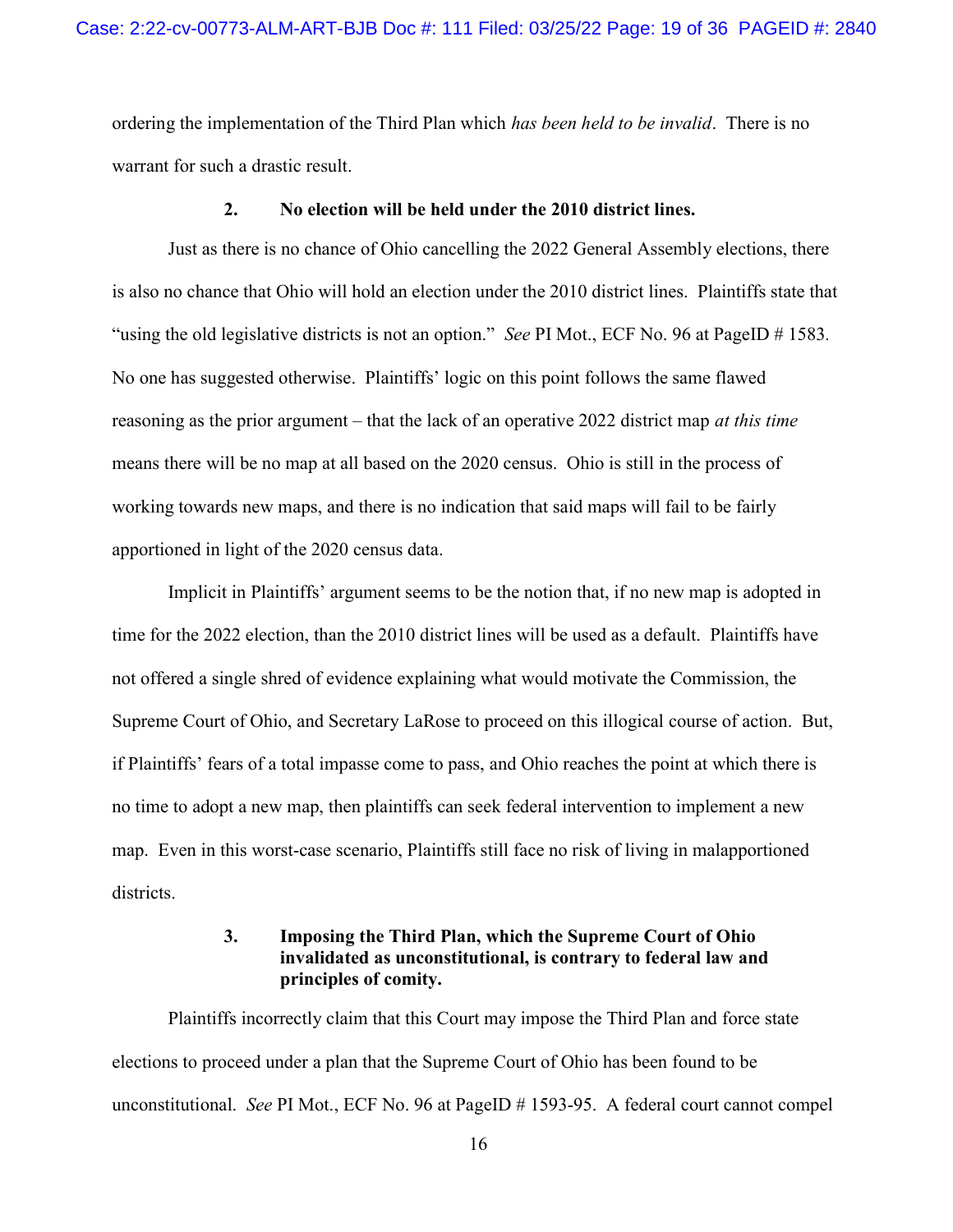state officials to violate state law. See, e.g., Bush v. Gore, 531 U.S. 98, 111 (2000) (per curiam) (rejecting a proposed remedy on the grounds that it would require remanding to the Florida Supreme Court to issue an order in violation of the Florida Election Code).

Nor can a federal court choose to ignore rights created by the Ohio Constitution and enforced by the Supreme Court of Ohio. See, e.g., Guar. Tr. Co. of N.Y. v. York, 326 U.S. 99, 105 (1945) ("Congress never gave, nor did the federal courts ever claim, the power to deny [sic] substantive rights created by State law . . . ."); *Peters v. Gilchrist*, 222 U.S. 483, 492 (1912) ("The question as to whether a particular law has been passed in such manner as to become a valid law under the Constitution of the state is a state, and not a Federal, question. Courts of the United States are therefore under obligation to follow the adjudications of the courts of the state whose law is in question.").

Moreover, a federal court "should not pre-empt the legislative task nor 'intrude upon state policy any more than necessary."" White v. Weiser, 412 U.S. 783, 795 (1973); see Voinovich v. Quilter, 507 U.S. 146, 156 (1993). Further the interpretation of the Ohio constitutional provisions as they relate to the General Assembly map are already under the jurisdiction of the Ohio Supreme Court. State Courts are given particular deference when interpreting law governing state elections. See Democratic Nat'l Comm. v. Wisconsin State Legislature, 141 S. Ct. 28, 208 L. Ed. 2d 247 (2020) (noting the difference in in "the authority of state courts to apply their own constitutions to election regulations" and cases involving federal elections) (Roberts, CJ, concurring); see also Democratic Nat'l Comm., 141 S. Ct. at 34 n.1 (noting the particular deference given to state court interpretation of state constitutions for state elections) (Kavanaugh, J, concurring).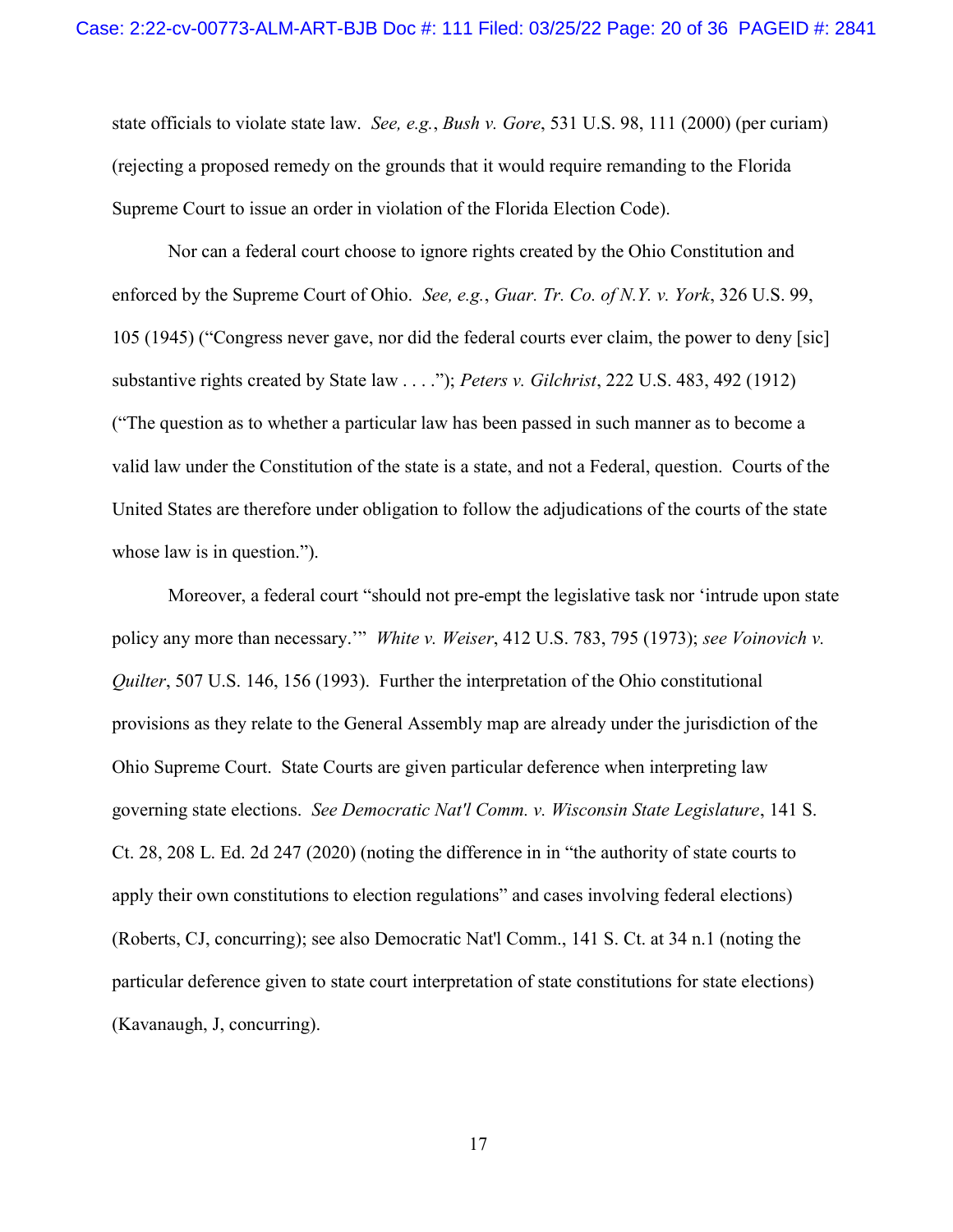None of the cases cited by Plaintiffs stand for the proposition that this Court may impose a plan that has already been invalided in its entirety by the Supreme Court of Ohio for violating the state constitution.<sup>7</sup> Such a conclusion runs contrary to the principles that a federal court cannot compel state officials to violate state law, Bush, 531 U.S. at 111, and should not preempt the state legislature nor intrude upon state policy, White, 412 U.S. at 783.

Plaintiffs instead rely on case law that unremarkably states that federal law controls where there is an *unavoidable conflict* between state and federal law. See PI Mot., ECF No. 96 at PageID # 1593 (citing Reynolds v. Sims, 377 U.S. 533, 584 (1964)). Yet, Plaintiffs do not argue that the Ohio constitutional provisions underlying the Supreme Court of Ohio's decisions are somehow directly preempted by federal law. Nor could they: federal law does not require the drawing of unfair districts that primarily favor one political party. The Supreme Court of Ohio's decision that the Third Plan violates the Ohio Constitution and is invalid "in its entirety" is controlling on this Court. League of Women Voters of Ohio v. Ohio Redistricting Comm'n, 2022-Ohio-789, at \*11; Rucho v. Common Cause, 139 S. Ct. 2484, 2506–07, (2019) ("We conclude that partisan gerrymandering claims present political questions beyond the reach of the federal courts.").

Contrary to Plaintiffs contention, the Third Plan is not "a lawful one." PI Mot., ECF No. 96 at PageID # 1594. This precludes federal imposition of the Third Plan, and Ohio's Attorney General has acknowledged as much. See Feb. 22, 2022 Letter from Attorney General Yost to Ohio General Assembly, ECF No. 91-4 at PageID # 1505, ("The federal court may not order the

<sup>&</sup>lt;sup>7</sup> Plaintiffs seek an injunction that would permit the Secretary of State "to carry out the 2022 primary and general election" before this Court even comes to a final conclusion on the merits of Plaintiffs' federal constitutional claim. See PI Mot., ECF No. 96 at PageID # 1595. Granting a preliminary injunction would effectively impose the Third Plan on Ohio voters.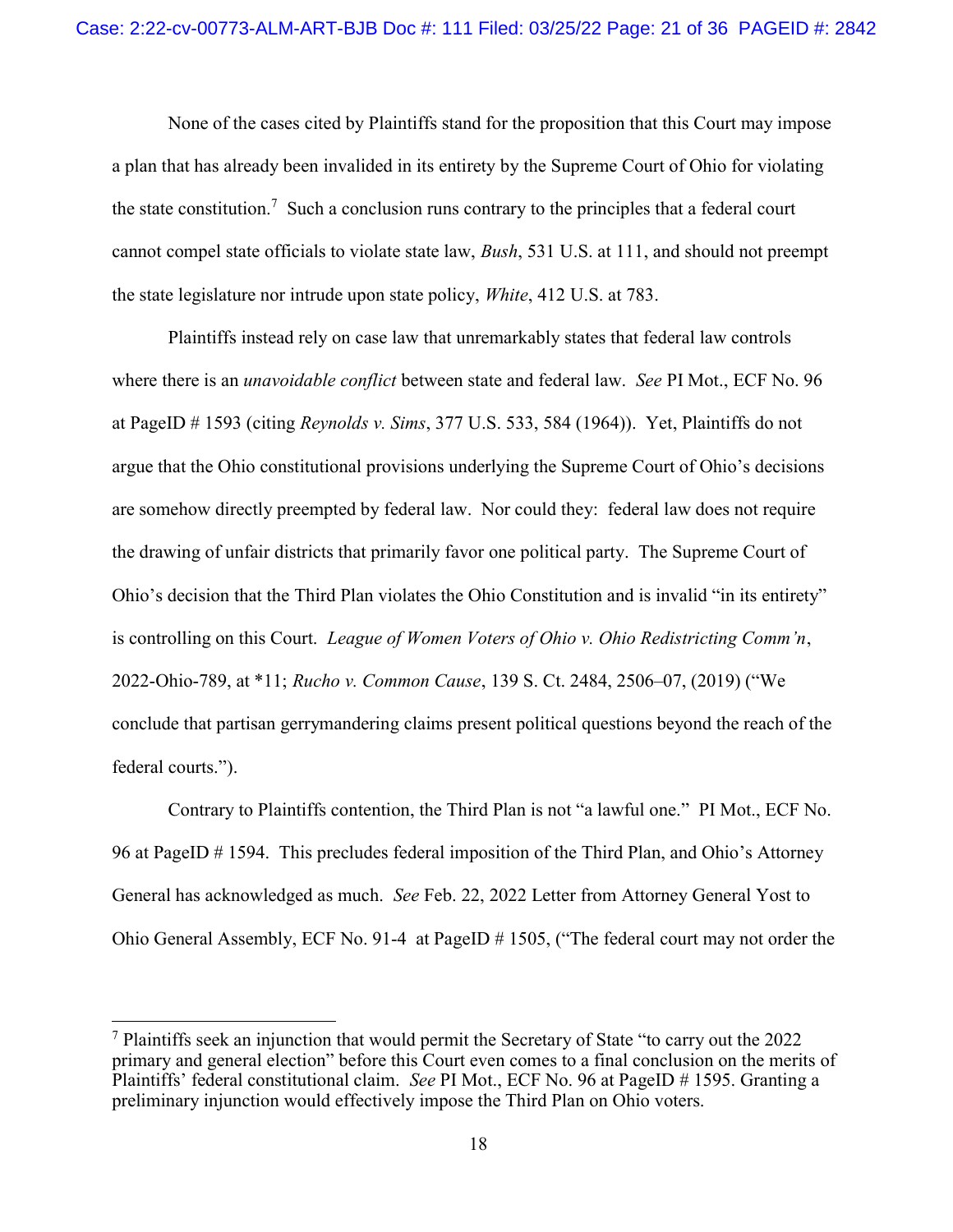use of a map that was rejected by the Ohio Supreme Court, where the underlying provision of the state constitution has not been found to violate the federal constitution.").

Plaintiffs offer several policy reasons for why this Court should override the Supreme Court of Ohio's decision and implement the Third Plan as opposed to drawing its own plan. PI Mot., ECF No. 96 at PageID # 1594. They assert that imposing the Third Plan might conserve state resources, and that the elected officials of the Commission, rather than unelected federal judges, should draw the redistricting plan. Ironically, Plaintiffs apparently don't appreciate that their requested relief would run counter to these very federalism concerns because they are asking this Court to impose the Third Plan and short-circuit the work of elected state court justices and the Commission whose next plan is imminent.

More to the point, Plaintiffs' requested relief is contrary to the well-established principle that a federal court should not preempt the actions of state legislatures or intrude upon state policy. See White, 412 U.S. at 795; Chapman v. Meier, 420 U.S. 1, 27 (1975) ("[R]eapportionment is primarily the duty and responsibility of the State through its legislature or other body, rather than of a federal court.").

After the Ohio state legislature proposed a ballot initiative to amend its Constitution, the voters of Ohio—the same individuals whose right to vote Plaintiffs claim to be defending overwhelmingly voted to amend Article XI of the Ohio Constitution to its current form. See League of Women Voters of Ohio v. Ohio Redistricting Comm'n,2022-Ohio-65, at \*10 . The state legislature and voters carefully considered the process by which redistricting should occur in Ohio. They chose to vest the Supreme Court of Ohio with the authority to invalidate a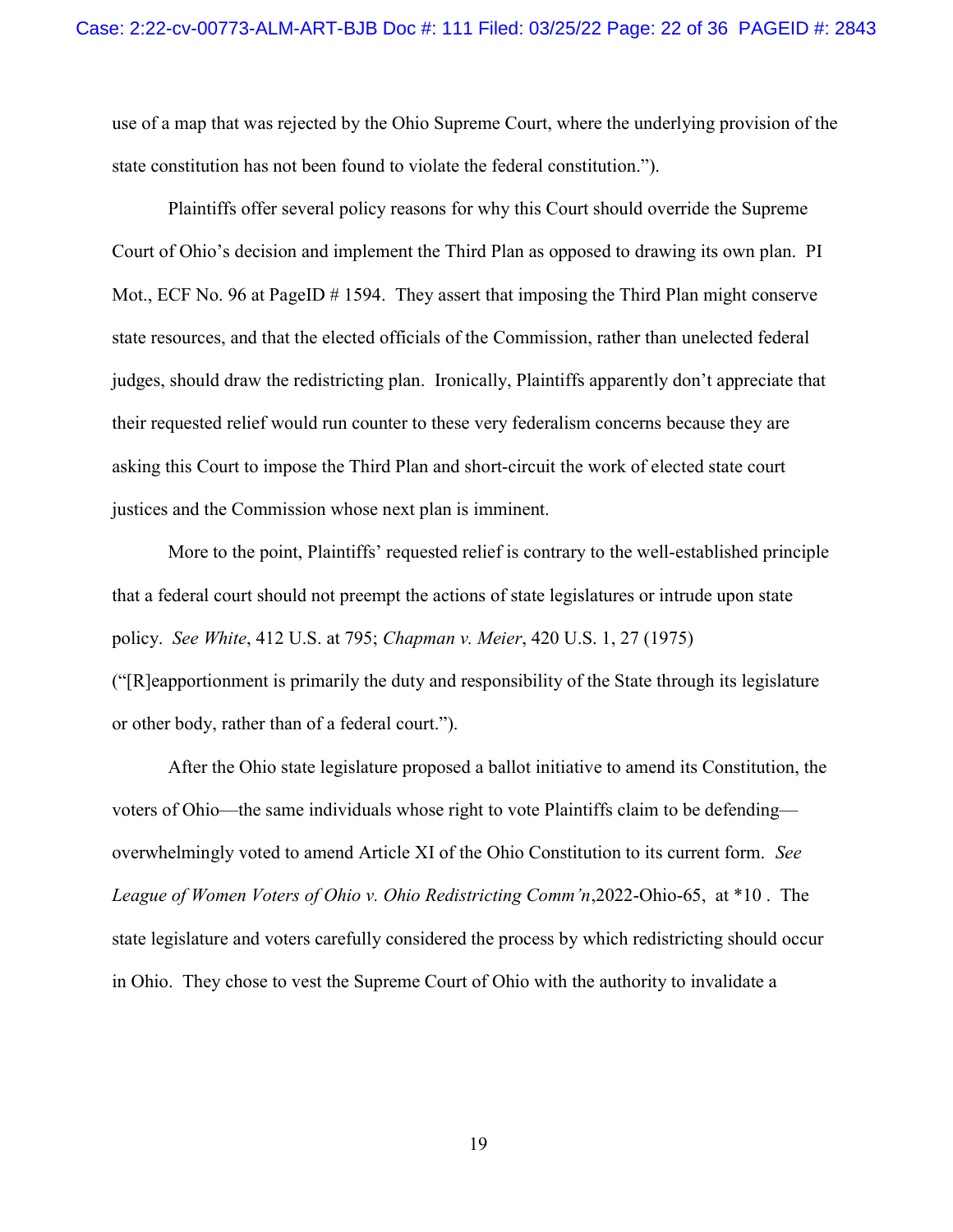redistricting plan, and they required the Commission to comply with any state court order invalidating such a plan. See Ohio Const. art. XI,  $\S$  9(A)-(B).<sup>8</sup>

This Court should not overturn the will of the state legislature and Ohio voters: it must provide an opportunity for the carefully designed Ohio constitutional process to play out, a process that will render a new map by March 28th. See Lawyer v. Dep't of Justice, 521 U.S. 567, 588 (1997) (Scalia, J., dissenting) ("The District Court's failure to give Florida a reasonable opportunity to craft its own solution after a judicial finding that the current districting was unconstitutional—or even (since here such a finding was never made) after the judicial finding that a constitutional claim is 'fairly litigable'—was most assuredly error. . . . The 'opportunity to apportion' that our case law requires the state legislature to be afforded is an opportunity to apportion through normal legislative processes, not through courthouse negotiations . . . followed by a court decree.")

While Plaintiffs cite to cases where district courts have enacted plans that violated the federal constitution, those cases did not involve states with a redistricting process similar to Ohio's. See McConchie v. Scholz, 2021 WL 4866354, at \*19 (N.D. Ill. Oct. 19, 2021) (finding the Illinois Constitution did not require formation of the redistricting commission following court invalidation of the redistricting plan); Kopald v. Carr, 343 F. Supp. 51, 53-54 (M.D. Tenn. 1972) (proposing that the federal court would formulate a reapportionment plan only if the state general assembly did not). Here too, the Court should respect the Ohio Constitution and permit the Commission an adequate opportunity to comply with the Supreme Court of Ohio's order.

 $8$  Ohio's Constitution provides that, in the event that a "general assembly district plan  $\dots$  is determined to be invalid," then the redistricting "commission shall be reconstituted . . . and determine a general assembly district plan in conformity with such provisions of this constitution." Ohio Const. art. XI,  $\S$  9(B).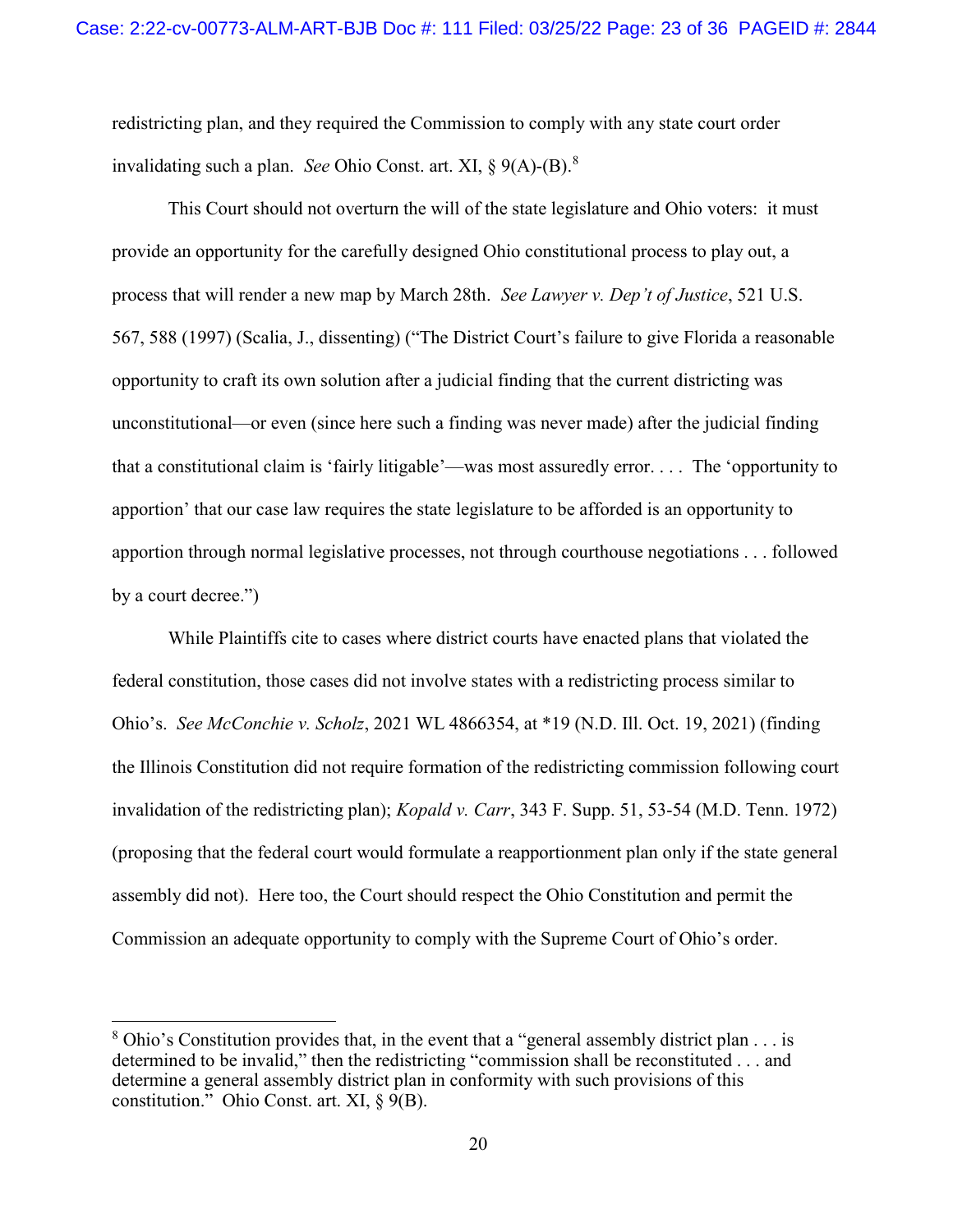#### 4. Plaintiffs' voting rights are not at risk for arbitrary denial.

 Plaintiffs argue that the Ohio Supreme Court's enforcement of these requirements has relied on "shifting definition[s]" and "evolving standards," which they allege violate the plaintiffs' rights under the Due Process Clause of the Fourteenth Amendment. PI Mot., ECF No. 96 at PageID # 1585-1588. That is not what has happened here. The Ohio Supreme Court has engaged in a reasoned process. Nor do the cases cited by the Plaintiffs support their claim.

Plaintiffs cobble together several cases to argue "that a state supreme court cannot give 'retroactive effect' to an 'unforeseeable' decision, if the application of that decision would deny 'a litigant a [fair] hearing." PI Mot., ECF No. 96 at PageID # 1586 (quoting *Bouie v. City of* Columbia, 378 U.S. 347, 352, 354 (1964)). The cases Plaintiffs cite are inapposite.

Saunders v. Shaw, as Plaintiffs explain in their motion, identified a Due Process violation where a "state supreme court [] reverse[d] the favorable judgment obtained by a defendant based on the application of a new judicial decision without also remanding to give the defendant 'a chance to put his evidence in' to respond to that new decision." PI Mot., ECF No. 96 at PageID # 1586. Plaintiffs do not explain, however, how that holding would apply to them, when they are not a party to the Ohio Supreme Court proceedings; the Ohio Supreme Court has not reversed any favorable judgment; the Ohio Supreme Court has not reversed any judgment on the application of a new judicial decision; and they have not identified any response that they have been unable to lodge.

In Reich v. Collins, the state of Georgia violated the Due Process Clause by establishing post-deprivation remedies for incorrectly assessed state taxes but, once those taxes had been paid, eliminating those post-deprivation remedies and allowing only pre-deprivation remedies. 513 U.S. at 110-112 (explaining that Georgia had violated Due Process by reconfiguring its tax scheme and not, as Plaintiffs claim, by providing separate justifications in separate state supreme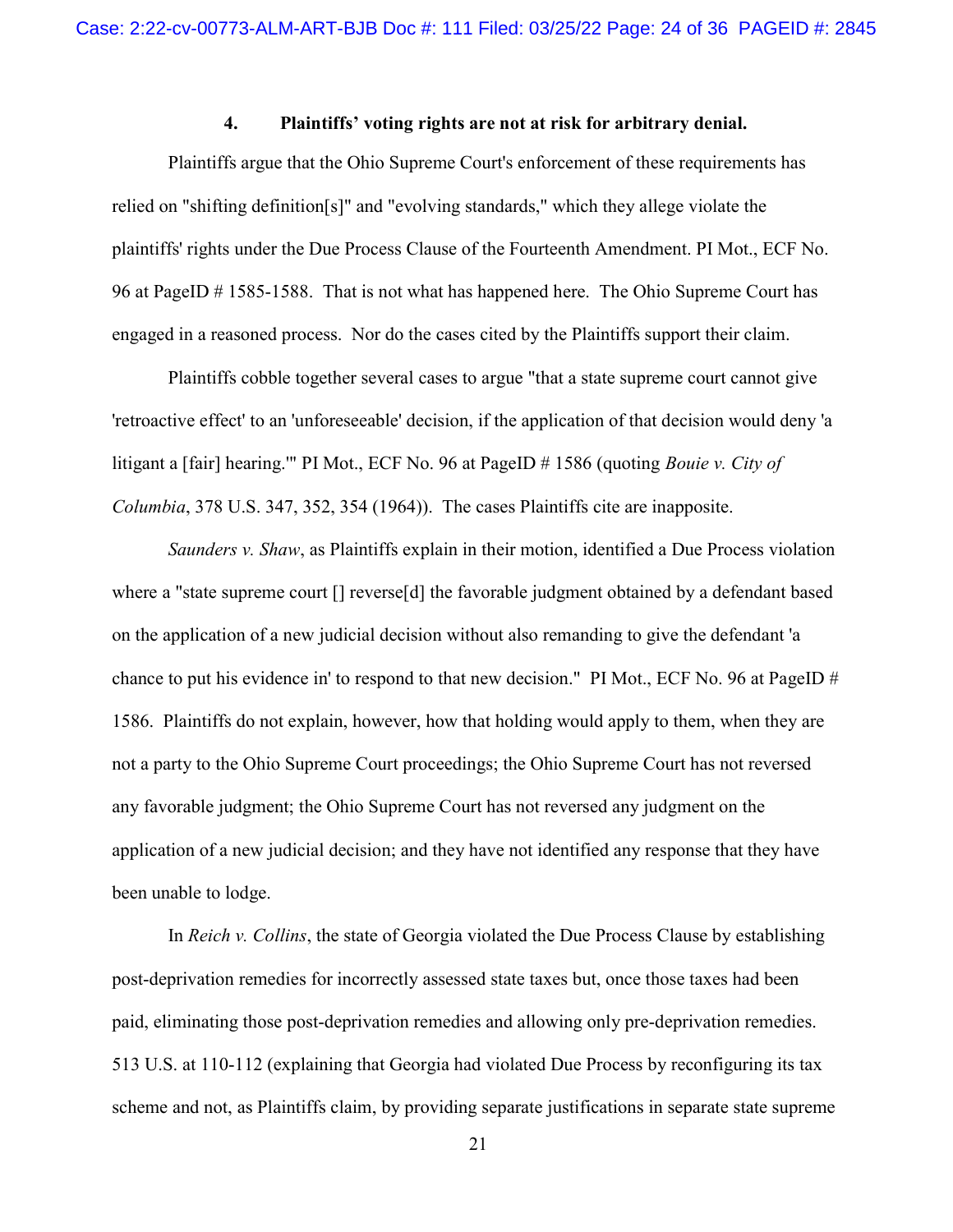court decisions). Again, it is unclear how this decision on a state's "bait and switch" tax schemes would apply to the case at hand.

And Bouie v. City of Columbia is even further afield, as it addressed "the requirement of the Due Process Clause that a criminal statute give fair warning of the conduct which it prohibits," 378 U.S. 347, 350 (1964) (emphasis added), and is not applicable to the civil claims here.

#### B. Plaintiffs Do Not Face Irreparable Harm.

An "indispensable" requirement to a motion for a preliminary injunction is the threat of "imminent and irreparable injury." D.T. v. Sumner Cnty. Schs., 942 F.3d 324, 327 (6th Cir. 2019). That injury "'must be both certain and immediate,' not 'speculative or theoretical.'" Id. The harm that plaintiff's claim to contend with is the possibility that they will be forced to vote under a districting plan more than a decade old or have their right to vote revoked completely. Pls.' Mot For a TRO to Maintain the Third Plan, ECF No. 84 at PageID # 1160-1164. But under no circumstances have either of these concerning scenarios been considered. In fact, the Commission's intense efforts towards a fourth plan and Secretary LaRose's March 23 directive removing the General Assembly election from the May 3 primary ballot likely vitiate the risk of either of these harms coming to pass. See Ohio Sec'y of State LaRose's Notice of Issuance of Ohio Sec'y of State Directive 2022-31, ECF No. 97 at PageID # 1597.

Between March 19 and March  $25<sup>th</sup>$ , the Commission has conducted 7 separate meetings to dissect the Supreme Court's requirement for a fourth plan and taken concrete steps to move towards enactment. They have hired two mapmakers, one chosen by the Republican commissioners and one by the Democratic commissioners, tasked specifically with working together at the direction of the Commission to craft a map. They have retained the services of mediators from the  $6<sup>th</sup>$  Circuit Court of Appeals to help the Commission work through the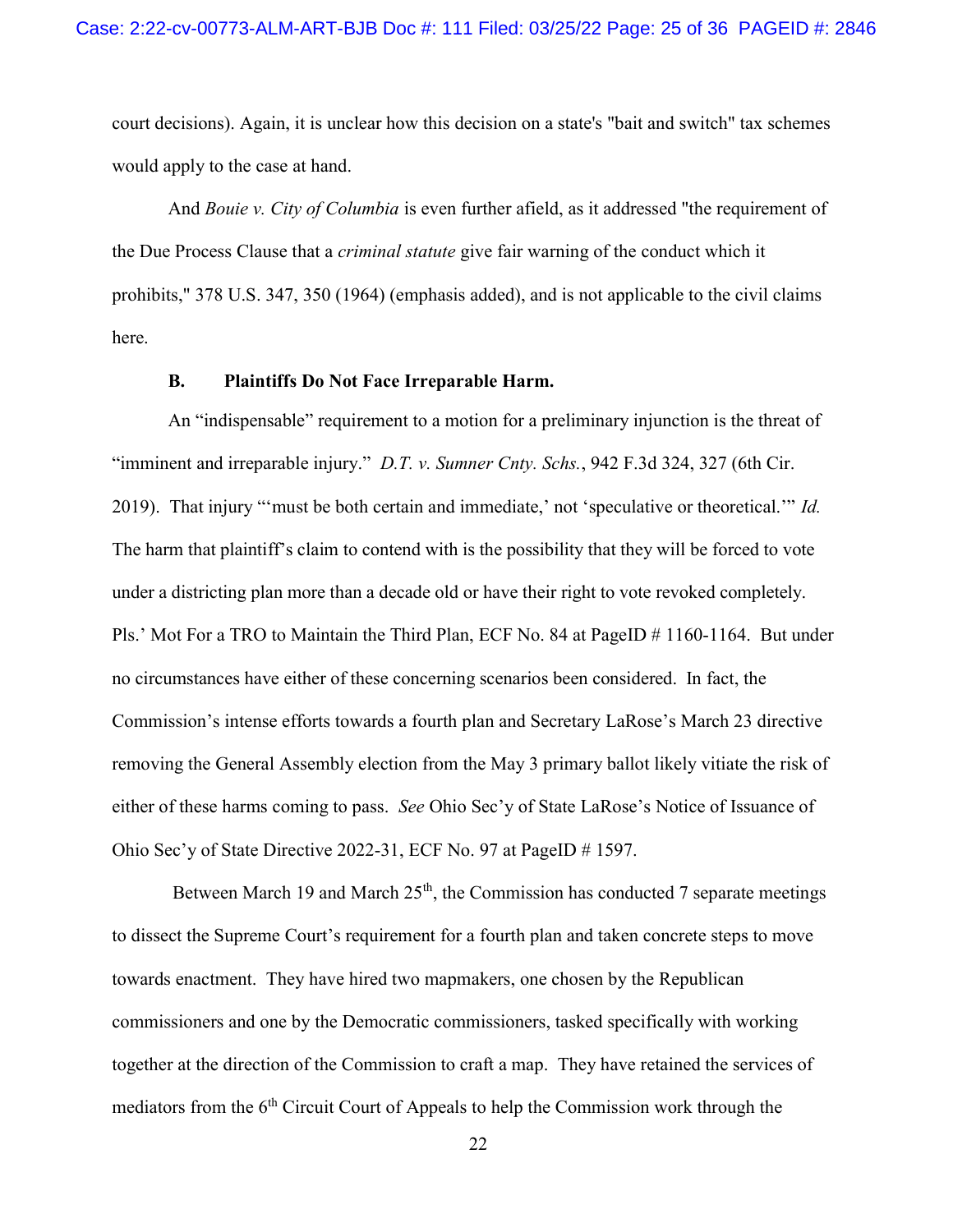contentious details of drafting process quickly and effectively. Co-chair Vernon Sykes, who has frequently voiced his disappointment in the commission's drafting process, expressed optimism that this process will be successful. "We've been told and have reason to expect that they will meet the timetable that we have before us." Bri Buckley, Independent mapmakers join Ohio Redistricting Commission to redraw legislative maps, WGME, (Mar. 23, 2022).

As the Commission diligently carries out its redistricting obligations, Secretary LaRose has made the decision to remove the General Assembly elections from the May 3 ballot. After days of considering this exact possibility, Secretary LaRose concluded:

> In the wake of the Ohio Supreme Court's decision last week invalidating the February 24, 2022 General Assembly district plan, it is not possible to include the primary contests for the Ohio House, Ohio Senate, and State Central Committee on the May 3, 2022 Primary Election ballot…This is the only currently lawful and reasonable option to continue to move forward toward the May 3, 2022 Primary Election at this unprecedented point in time.

Ohio Sec'y of State LaRose's Notice of Issuance of Ohio Sec'y of State Directive 2022-31, ECF No. 97 at PageID # 1597. (emphasis added).

After carefully weighing the options, Secretary LaRose issued a directive removing the General Assembly from the May 3 primary ballot to allow for a "lawful" conclusion of the Commission's work. While plaintiff's bafflingly claim that the removal of the General Assembly election from this ballot means that the election itself is unlikely to take place, this contradicts the plain facts. Pls.' Reply in Support of TRO, ECF No. 98 at PageID # 1611-1612. Senators Tina Maharath and Cecil Thomas have introduced a bill in the Ohio Senate to move the primary election to June 28<sup>th</sup>. See Susan Tebben, *Ohio primary date debate continues*, Ohio Capitol Journal (March 24, 2022). Republican lawmakers apparently favor a primary in August. See Andrew Tobias, Amid redistricting uncertainty, Ohio pulls state legislative races from May primary ballot, Cleveland.com (March 23, 2022 9:21 PM). Amongst this confusion and varying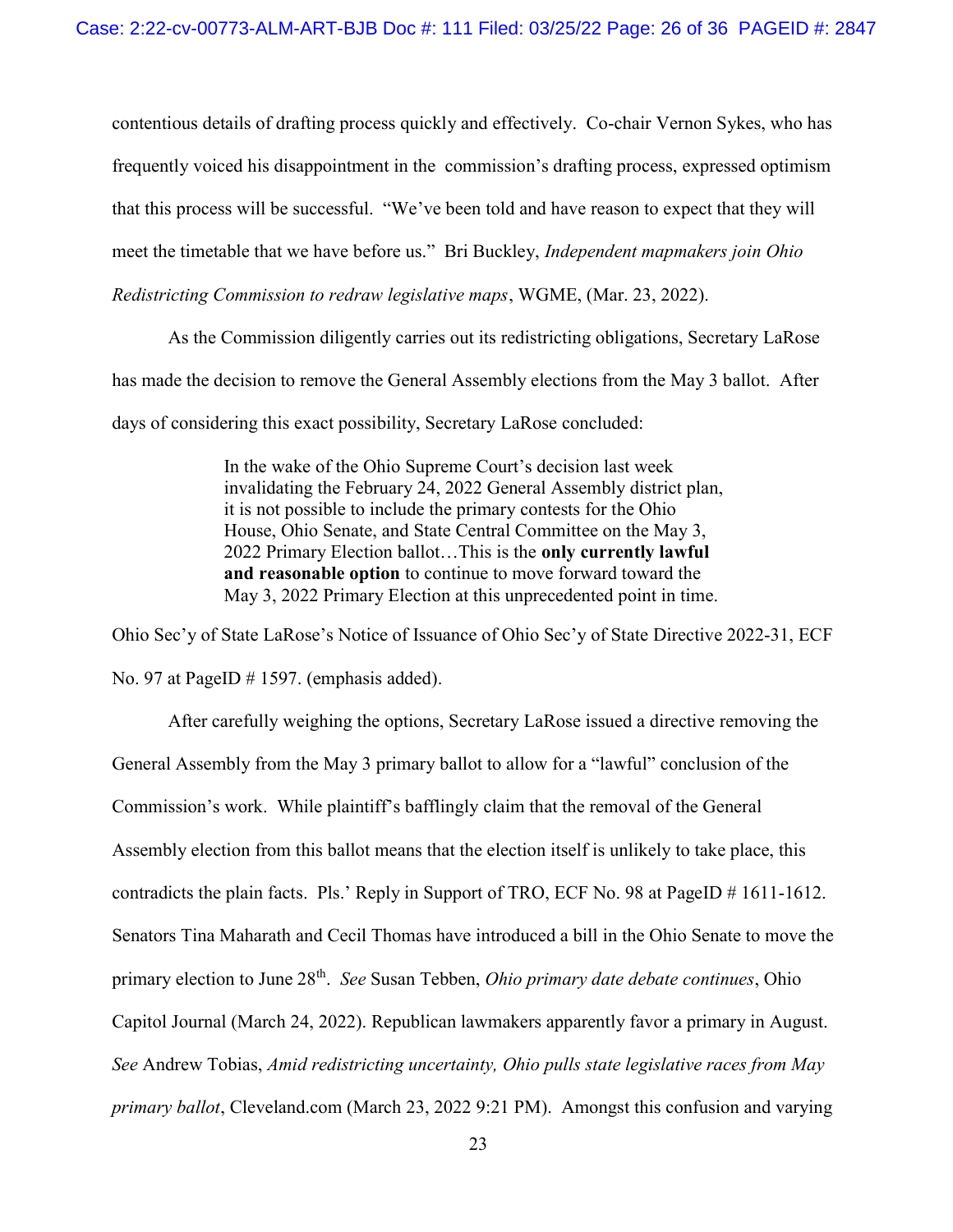ideas on the best time to reschedule the primary, Secretary LaRose's decision to wait for a lawful decision from the General Assembly to reschedule the primary is not a harbinger of a constitutional crisis—it is instead a clear-eyed assessment of what is "reasonable" in this chaotic electoral moment. Indeed, the decision to remove the General Assembly election from the May 3 primary ballot offers Ohio officials ample time to move forward with new and constitutional maps. At no point in this multifaceted process has any Ohio official suggested a return to the 2010 district maps or expressed concern that the election would fail to take place at all. These far-fetched fears and disregard for the Commission's tireless effort belong to the Plaintiffs alone.

## C. Issuing the Preliminary Injunction Would Cause Substantial Harm to Third Parties.

"In exercising its discretion with respect to a motion for a preliminary injunction, a district court must give consideration to . . . whether issuance of the injunction would cause substantial harm to others." *Bonnell v. Lorenzo*, 241 F.3d 800, 809 (6th Cir. 2001). Because Plaintiffs have not shown that their alleged harm outweighs the harm that this injunction would cause to third parties, this factor weighs against granting a preliminary injunction.

#### 1. Plaintiffs sidestepped this element entirely.

 Rather than substantively engage with the harm that issuing this injunction will cause third parties, Plaintiffs merely reiterate that compelling Secretary LaRose to implement the Third Plan will benefit Ohioans. PI Mot., ECF No. 96 at PageID # 1590. To support this argument, Plaintiffs allege that Ohioans are currently living in either malapportioned districts or nonexistent districts, and are thus disenfranchised. *Id.* at 16-17. Imposing the Third Plan would resolve this disenfranchisement. See id. In other words, Plaintiffs argue that the Third Plan will benefit Ohioans because it will resolve speculative disenfranchisement based on fictive scenarios where Secretary LaRose either forces Ohioans to vote pursuant to the now-malapportioned 2010 census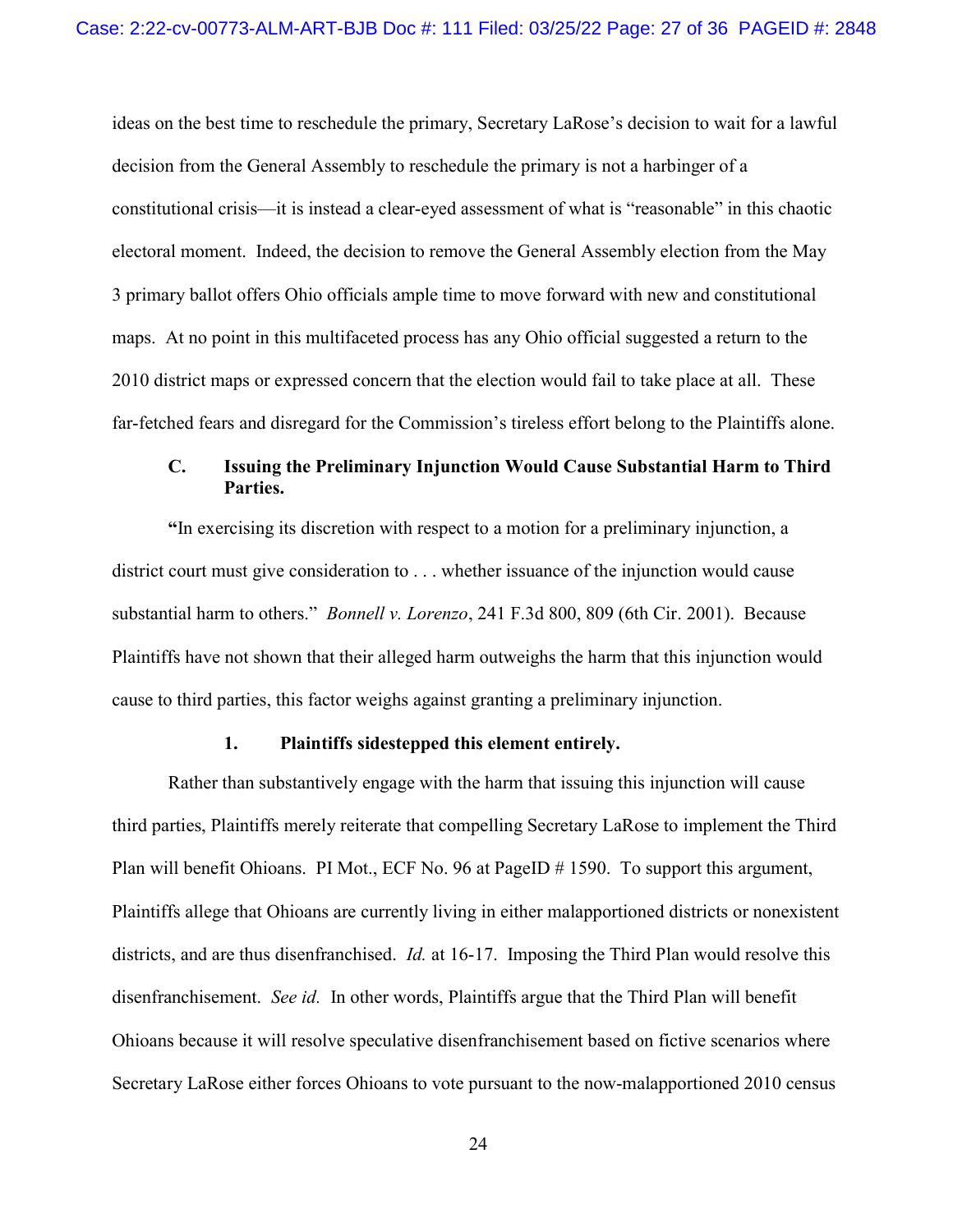districts, or districts cease to exist altogether. Such bare allegations do not show that third parties will benefit from a preliminary injunction. Furthermore, Plaintiffs' argument fails to actually address the crux of this element—whether the injunction itself will cause harm.

### 2. Compelling Secretary LaRose to proceed with elections pursuant to an unconstitutional district plan will cause substantial harm to Ohio voters.

 Ohio has long recognized the harm of partisan gerrymandering. "Prior to the [Ohio] Constitution of 1851, the apportionments of legislative districts had been made by the General Assembly with the result that oftentimes political advantage was sought to be gained by the party in power. Accordingly, Article XI was incorporated in the Constitution for the purpose of correcting the evils of former days." State ex rel. Herbert v. Bricker, 139 Ohio St. 499, 508, 41 N.E.2d 377, 382 (1942). "The objective sought by the constitutional provisions was the prevention of gerrymandering." *Id.* at 509. Ohio reaffirmed its commitment to ending the harm of partisan gerrymandering in 2015, when an overwhelming majority (71.5% to 28.5%) of the electorate voted to amend Article XI to require that districts not be drawn "to favor or disfavor a political party," and that the distribution of seats "shall correspond closely to the statewide preferences of the voters of Ohio." Ohio Constitution, Article XI, §§ 6(A), 6(B). Thus, the Ohio Constitution and the electorate recognize that politically gerrymandered district maps are harmful and must be prohibited.

 Here, the Supreme Court of Ohio has found that the Third Plan is a partisan gerrymander in violation of Article XI of the Ohio Constitution. See Section II.A.2, supra. Forcing Ohioans to once again vote in gerrymandered districts would cause the very harm that voters sought to eliminate by amending Article XI in 2015.<sup>9</sup>

<sup>&</sup>lt;sup>9</sup> The fact that partisan gerrymandering is a non-justiciable political question in federal court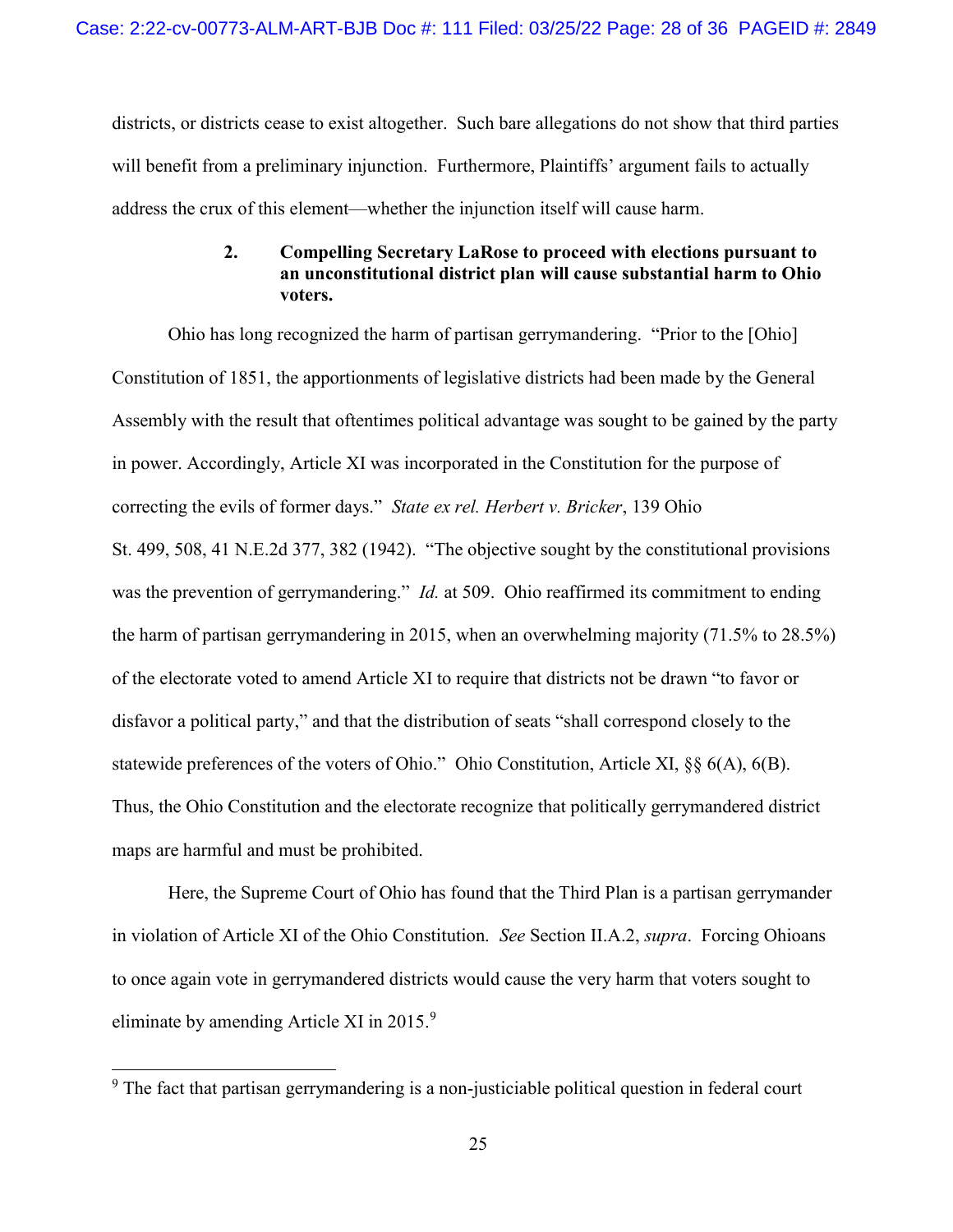#### D. Issuing a Preliminary Injunction Would Not Serve the Public Interest.

 "In exercising its discretion with respect to a motion for a preliminary injunction, a district court must give consideration to . . . whether the public interest would be served by issuance of the injunction." Bonnell, 241 F.3d at 809. Here, plaintiffs have not shown that issuing a preliminary injunction to compel the implementation of an unconstitutional district plan serves the public interest. See id. at 826 (finding that the public interest would not be served where the court "[did] not find that Plaintiff's alleged harm outweighs the potential harm to others"). Thus, this element also weighs against issuing a preliminary injunction. See Mazurek v. Armstrong, 520 U.S. 968, 972 (1997) (explaining that a preliminary injunction is "an extraordinary measure" and should not be granted unless "the movant, by a clear showing, carries the burden of persuasion" [emphasis in original]).

 Plaintiff argues that issuing a preliminary injunction will serve the public for the following three reasons—none of which outweigh the public's interest in voting under constitutional General Assembly districts.

First, Plaintiffs allege that imposing the Third Plan serves the public interest "by ensuring that Ohio voters live in established and properly apportioned districts before the primary election." PI Mot., ECF No. 96 at PageID # 1591. However, an injunction has no remedial effect on rights that are not threatened in the first place—and there is every indication that Ohio

should not preclude this Court from finding it harmful for purposes of evaluating a motion for a preliminary injunction where state law explicitly prohibits partisan gerrymandering. See Rucho v. Common Cause, 139 S. Ct. 2484, 2507 (2019) ("Our conclusion does not condone excessive partisan gerrymandering. Nor does our conclusion condemn complaints about districting to echo into a void. The States, for example, are actively addressing the issue on a number of fronts . . . Provisions in state statutes and state constitutions can provide standards and guidance for state courts to apply."). Finding harm here does not require the Court to inquire into whether the Third Plan is a partisan gerrymander—it need only respect that the Supreme Court of Ohio has found that the Third Plan is a partisan gerrymander and that Ohio recognizes this as a harm.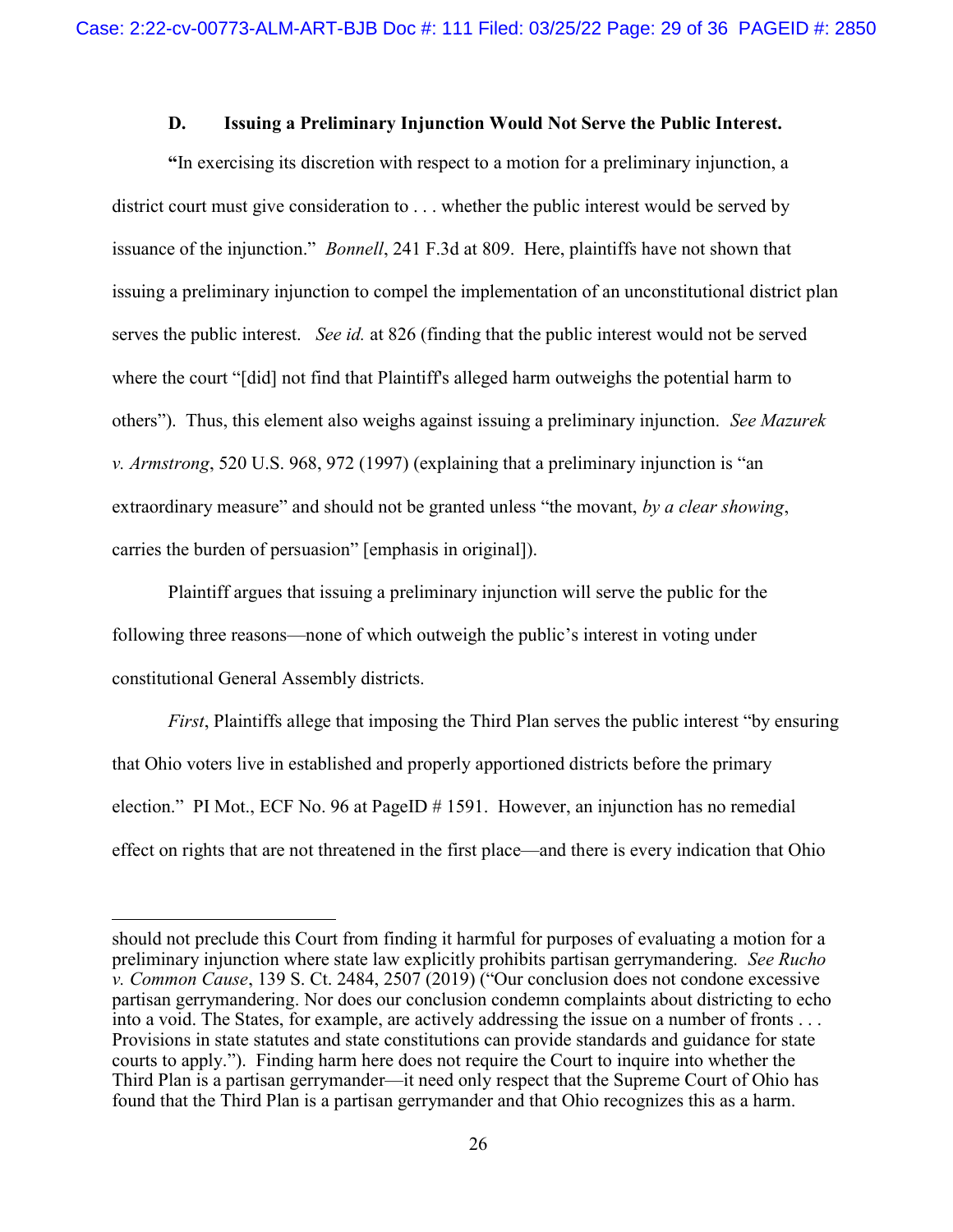voters will very shortly live in districts that are not only properly apportioned, but constitutionally compliant. See infra Section II.B. The only authorities Plaintiffs cite in support of this argument are two cases that state, respectively, that it is in the public's interest to prevent the violation of constitutional rights generally and the right to vote in particular—facts that are not in dispute. See PI Mot., ECF No. 96 at PageID # 1591. Neither of these cases involved an alleged constitutional violation as speculative as the one at issue. See G & V Lounge, Inc. v. Michigan Liquor Control Comm'n, 23 F.3d 1071, 1076 (6th Cir. 1994) (finding standing where a city threatened to revoke Plaintiff's liquor license if presented topless dancing at his bar); Hunter v. Hamilton Cty. Bd. of Elections, 635 F.3d 219, 247 (6th Cir. 2011) (affirming preliminary injunction ordering investigation into whether poll worker error contributed to the rejection of the provisional ballots at issue, and that any such ballots found to be improperly rejected be included in the recount).

 Moreover, even if there is some remote risk that allowing the Ohio redistricting process to proceed to completion could hypothetically infringe on voting rights, such a speculative risk would not outweigh the *certainty* that Ohioans' rights will be violated by being forced to vote according to districts that the Supreme Court of Ohio has found to violate the Ohio Constitution.

Second, Plaintiffs allege that the public is served because imposing the Third Plan "avoids confusion." PI Mot., ECF No. 96 at PageID # 1591. But Plaintiffs' sole support for this proposition is both unpublished and inapposite. See League of Women Voters of Ohio v. LaRose, No. 2:20-CV-1638, 2020 WL 6115006, at \*1 (S.D. Ohio Apr. 3, 2020). In that case, the Court denied the motion for a preliminary injunction where it found that the plaintiffs' claims were unlikely to succeed on the merits and plaintiffs' requested changes to the election procedure "could cause significant additional voter confusion." *Id.* at 12. However, it is always the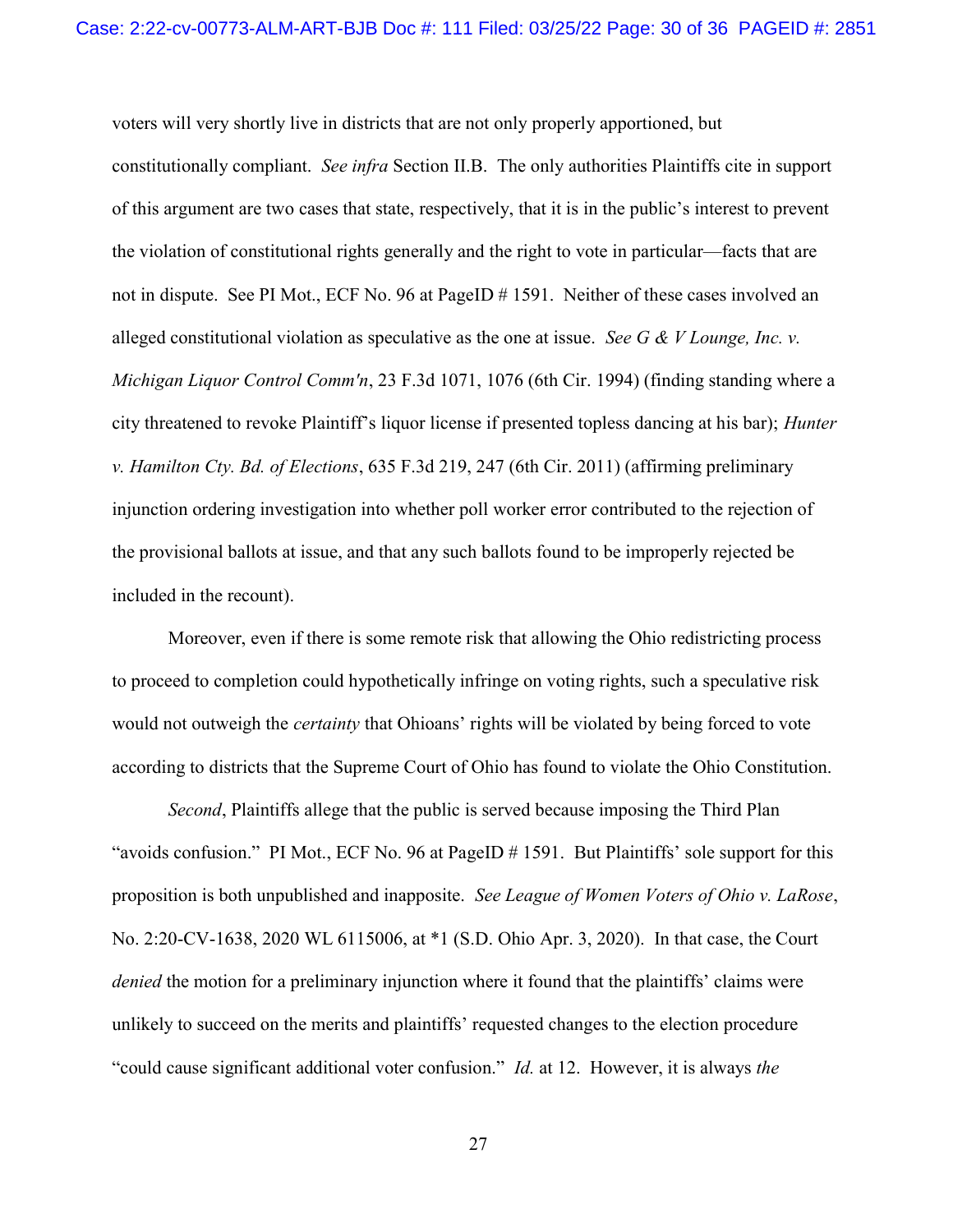plaintiff's burden to prove the elements of a preliminary injunction. See Mazurek, 520 U.S. at 972. Thus, it does not follow that just because that court *declined* to impose a preliminary injunction where it could result in voter confusion that a court is justified in imposing a preliminary injunction because the status quo is allegedly confusing.

 Moreover, that court also noted that "[t]he Supreme Court has cautioned that 'court orders affecting elections, especially conflicting orders, can themselves result in voter confusion and consequent incentive to remain away from the polls." Id. at \*12 quoting Purcell v. Gonzalez, 549 U.S. 1, 4–5 (2006) (per curiam) (internal modifications omitted) (emphasis added). Yet here, Plaintiffs are attempting to secure an order from this Court that will conflict with the order of the Supreme Court of Ohio—generating the very confusion that plaintiffs purport to shield Ohio voters from. Indeed, the very nature of a preliminary injunction is certain to foster voter confusion in this context: a temporary remedy compelling Secretary LaRose to push forward an election pursuant to a map that the Supreme Court of Ohio has already found unconstitutional is the very definition of confusing—particularly if Plaintiffs cannot ultimately substantiate these issues and no permanent injunction is issued. Thus, Plaintiffs have not shown that issuing an injunction will benefit the public by ameliorating voter confusion.

Third, plaintiffs argue that a preliminary injunction will serve the public interest "by saving tens of millions of dollars of public funds." PI Mot., ECF No. 96 at PageID # 1591. In none of the authorities cited by plaintiffs did the court actually find that the public's interest in saving public funds supported granting a preliminary injunction. See Coal. of Michigan Nursing Homes, Inc. v. Dempsey, 537 F. Supp. 451, 465 (E.D. Mich. 1982) (denying preliminary injunction where plaintiffs' requested relief would result in increased legislative spending); Welch v. Brown, 551 F. App'x 804, 814 (6th Cir. 2014) (explaining that the district court had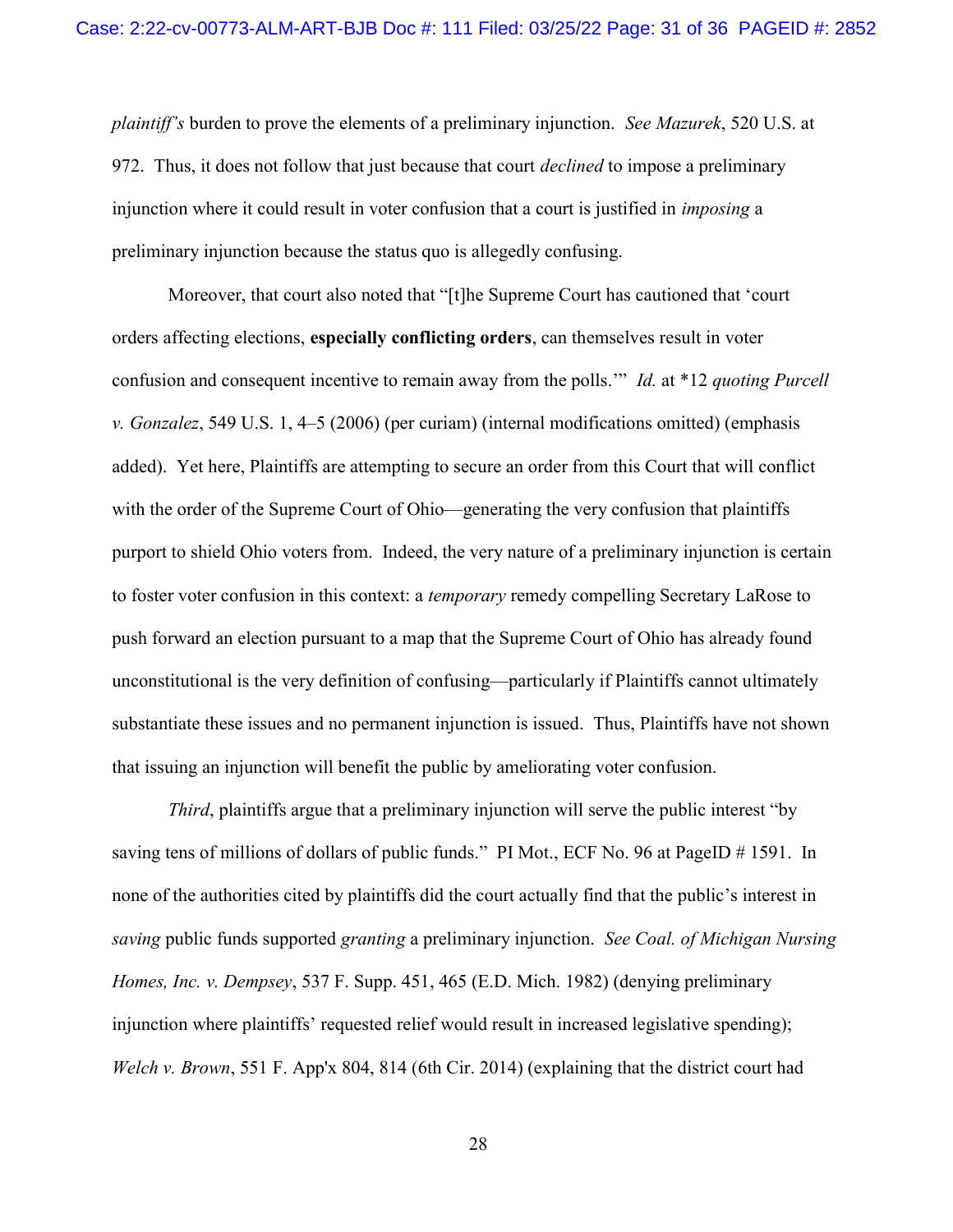issued a preliminary injunction where it found that *the injunction* would not force the defendants to make cuts to the public safety budget); *Lapeer Cty. Med. Care Facility v. State of Mich.* Through Dep't of Soc. Servs., 765 F. Supp. 1291, 1301 (W.D. Mich. 1991) (granting preliminary injunction to prohibit *reduction* in Medicaid reimbursements); Crawley v. Ahmed, No. 08-14040, 2009 WL 1384147, at \*29 (E.D. Mich. May 14, 2009) (unpublished) (granting a preliminary injunction and explaining that "[w]hile the problem of additional expense must be kept in mind, it does not justify denying Plaintiffs a right to meaningful notice and the continued receipt of Medicaid benefits to which they are entitled pending a final determination of disability-based eligibility"). Thus, plaintiffs have provided no authority supporting the argument that a preliminary injunction is appropriate where an elected official may be required to spend additional funds in order to comply with the Constitution.<sup>10</sup> Indeed, issuing this preliminary injunction could end up costing the state *more* money if Plaintiffs ultimately lose on the merits and Secretary LaRose is forced to redo election preparations pursuant to the Commission's upcoming district plan.

 Plaintiffs have not shown that the benefits to the public in issuing an injunction can come close to outweighing the harm that will be caused by compelling Secretary LaRose to implement elections pursuant to an unconstitutional map—particularly where the Commission is diligently working to produce a constitutionally compliant map within the next 3 days. This element also weighs against issuing a preliminary injunction.

<sup>&</sup>lt;sup>10</sup> Moreover, a purported increase of \$20 - \$25 million is negligible in the context of a state's annual budget—as Plaintiffs are well aware.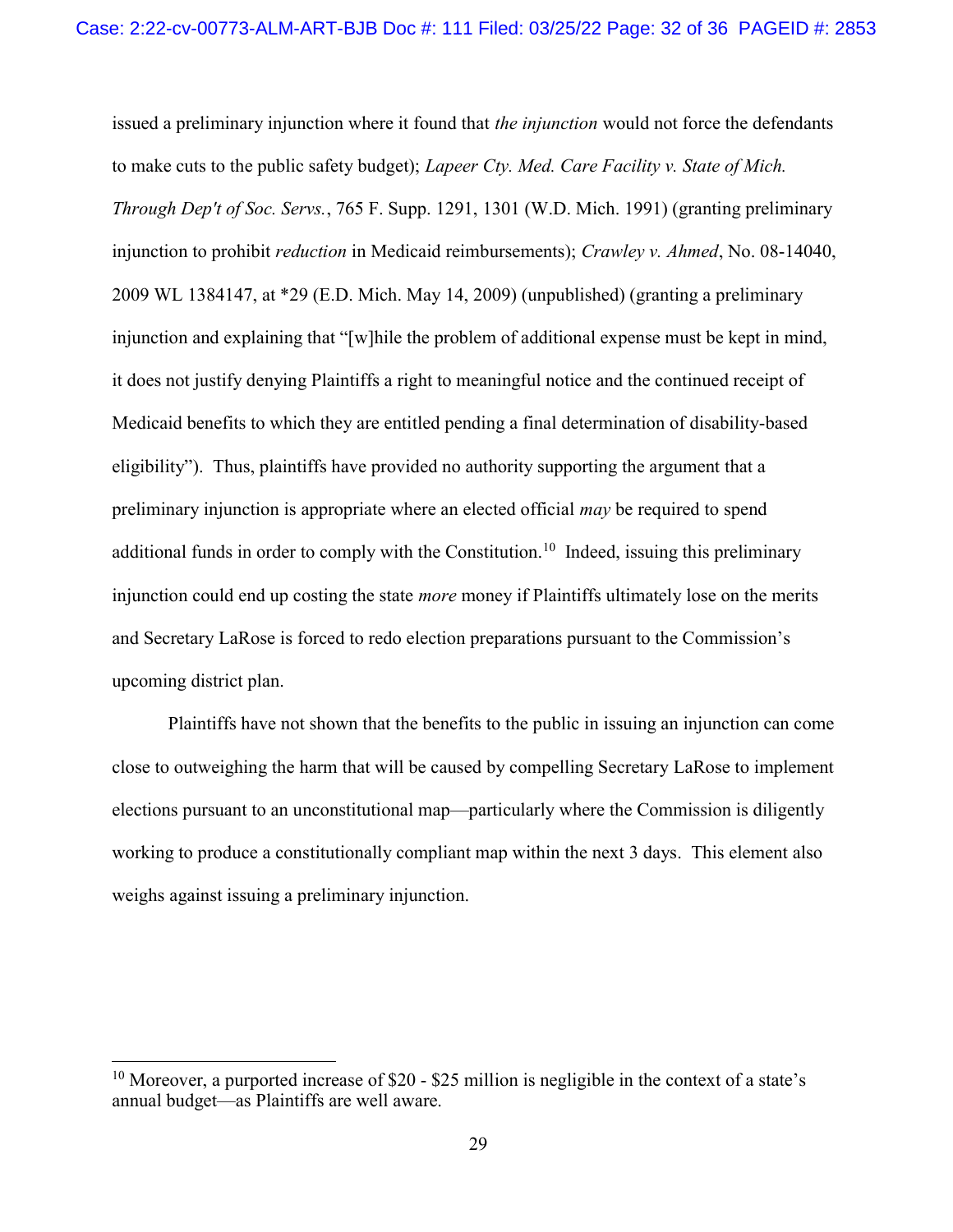### E. Plaintiffs' Claims Are Premature

 Plaintiffs make the implausible claim that by ceasing to implement the Third Plan, Secretary Larose is denying their right to vote under the Ohio Constitution. In doing so, Plaintiffs argue that the invalidation of the Third Plan is somehow tantamount to the cancellation of the entire 2022 election. See Pls.' Reply in Support of TRO, ECF No. 98 at PageID # 1611. Plaintiffs provide no concrete evidence that such a nightmarish prediction will unfold, pointing only to past delays.

A General Assembly election will undoubtedly be held. As has been noted, the Commission is hard at working drafting a new plan. There is every reason to believe that Ohio will resolve its redistricting process on its own. But in the event Ohio fails to resolve its redistricting process in time for the 2022 election cycle, and federal intervention is deemed warranted under *Branch*, then on the basis of Plaintiffs' own arguments in this motion, there is nothing preventing federal relief at that time. In other words, if Plaintiffs are right that this Court can impose the defunct Third Plan now, then it is necessarily the case that a federal court could grant the same relief later. Therefore, no matter what, Ohio will hold a General Assembly election in 2022.

Given the inevitability that an election will be held, it is spurious to claim that the temporary lack of a district map for the 2022 midterms constitutes, in and of itself, an abridgement of the right to vote. Under this logic, a state would be abridging the right to vote every redistricting cycle until the point at which it adopts a new district map, no matter how far removed from the actual election – an absurd proposition.

Nothing in federal law prohibits a delay in the primary calendar. "[T]he Federal Constitution gives states, not federal courts, 'the ability to choose among many permissible options when designing elections.'" Thompson v. DeWine, 976 F.3d 610, 620 (6th Cir.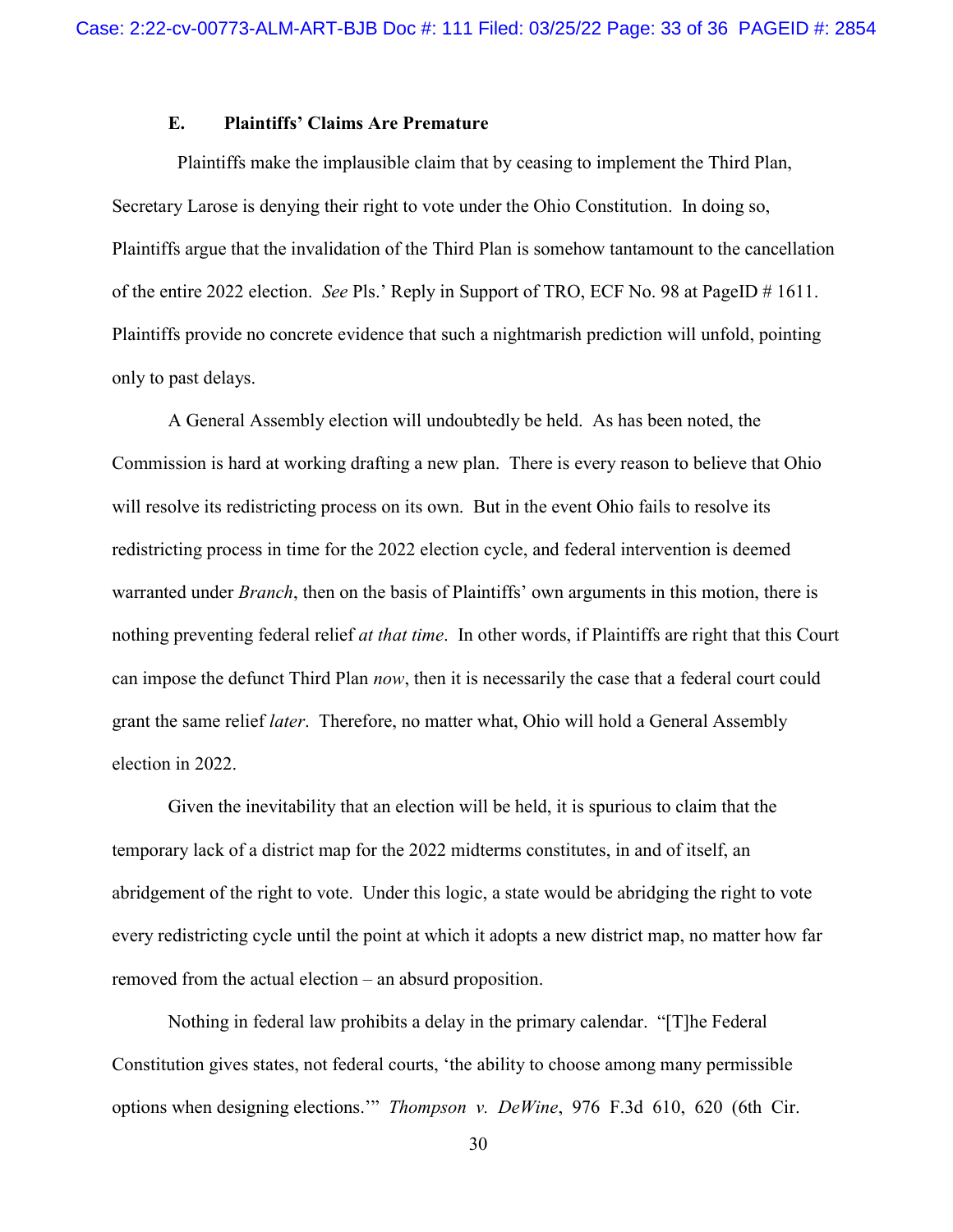2020) (per curiam) (quoting Thompson v. DeWine, 959 F.3d 804, 812 (6th Cir. 2020)). Federal courts "don't have the power to tell states how they should run their elections." Id. That is particularly so here, where the election is solely for state office-holders. "Election law, as it pertains to state and local elections, is for the most part a preserve that lies within the exclusive competence of the state courts." Nolles v. State Comm. for Reorganization of Sch. Dists., 524 F.3d 892, 898 (8th Cir. 2008) (quoting Bonas v. Town of N. Smithfield, 265 F.3d 69, 74 (1st Cir. 2001)).

Despite Plaintiffs' speculative fears, there is no risk of "election officials refus[ing] to hold an election though required by state law, resulting in a complete disenfranchisement." Id. at 898. Unlike in the cases in which federal courts have found such a violation, Ohio is not cancelling an election altogether.<sup>11</sup> Cf. Bonas, 265 F.3d at 78 (town officials extended their terms of office and "dispense[d] with the 2001 election" without legal authority); Duncan v. Poythress, 657 F.2d 691, 695 (5th Cir. 1981) (governor appointed a new Supreme Court justice where Georgia law required a special election). There is no evidence that Ohio is engaged in "blanket disfranchisement" or that Plaintiffs' voting power will be "diluted to zero," see PI Mot., ECF No. 96 at PageID  $\#$  1583.

All branches of the Ohio government are engaged in an intense effort to adopt a new plan and facilitate a normal primary election. The Commission is meeting *daily* to comply with the Supreme Court of Ohio's March  $28<sup>th</sup>$  deadline for a new plan, and there is widespread agreement

 $11$  There is no reason to believe that a delayed primary puts the general election at risk. Ohio's May 3 primary date is one of the earliest 2022 primary dates in the entire country. See Primary Elections by state and territory, FEDERAL VOTING ASSISTANCE PROGRAM, https://www.fvap.gov/guide/appendix/state-elections (last visited Mar. 24, 2022). Just this week, the U.S. Supreme Court emphasized that there is still plenty of time to draw districts for these late-summer primaries. See Wisc. Legislature v. Wisc. Elections Comm'n, No. 21A471, slip op. at 2 (U.S. Mar. 23, 2022) (per curiam).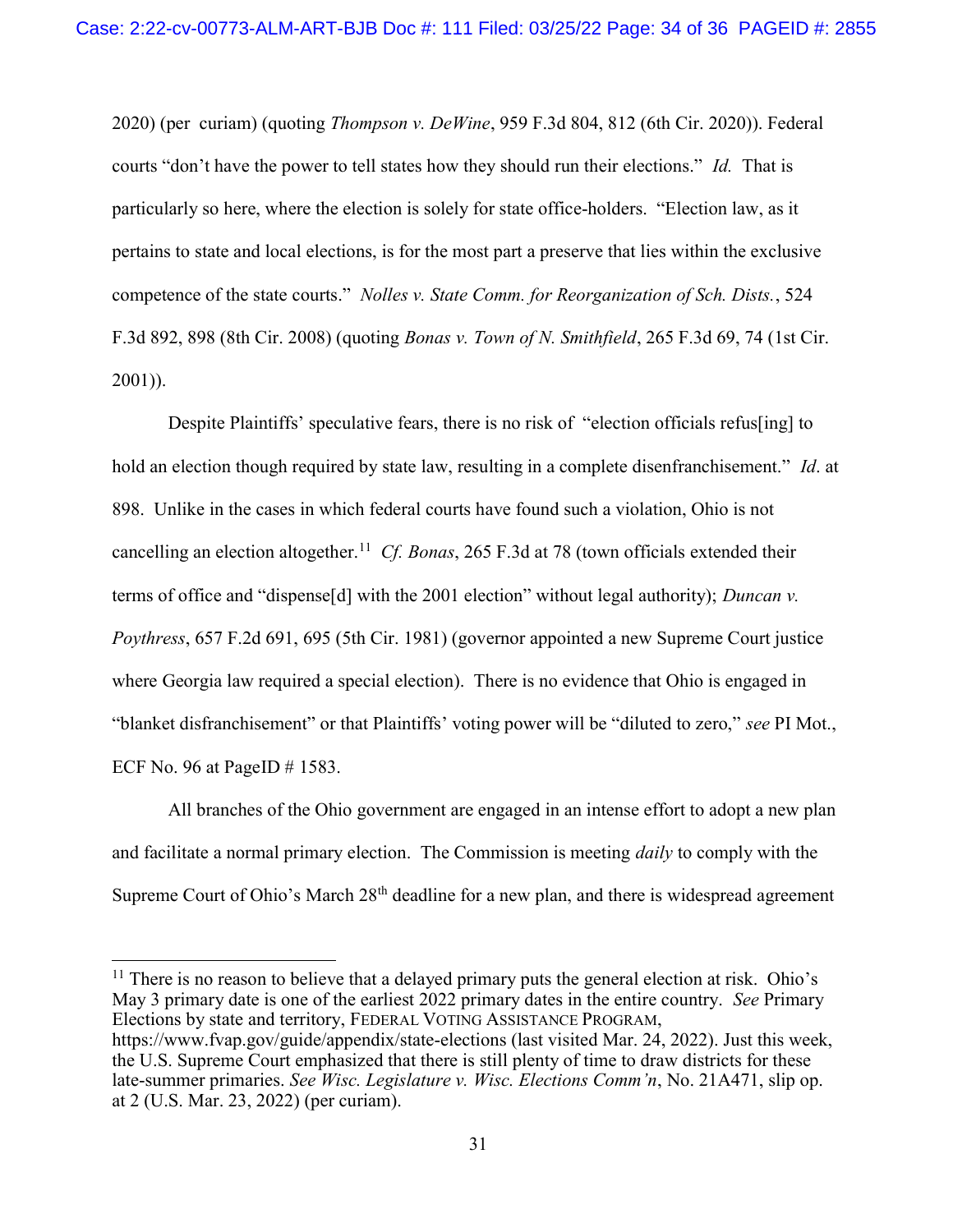on the need for a new General Assembly primary date. It is a matter of when – not if – an election will occur, and a mere delay in the primary calendar does nothing to abridge Plaintiffs' voting rights.

## V. CONCLUSION

For the foregoing reasons, the Plaintiffs' Second Amended Motion For a Preliminary Injunction and Declaratory Relief, should be Denied.

Respectfully submitted,

Robert D. Fram COVINGTON & BURLING, LLP Salesforce Tower 415 Mission Street, Suite 5400 San Francisco, CA 94105-2533 (415) 591-6000 rfram@cov.com

James Hovard\* COVINGTON & BURLING, LLP 3000 El Camino Real 5 Palo Alto Square, 10th Floor Palo Alto, CA 94306-2112 (650) 632-4700 jhovard@cov.com

\* Pro hac vice application forthcoming \*\* Pro hac vice application pending

/s/ Freda J. Levenson Freda J. Levenson (0045916) Counsel of Record ACLU OF OHIO FOUNDATION, INC. 4506 Chester Avenue Cleveland, OH 44103 (614) 586-1972 x125 flevenson@acluohio.org

David J. Carey (0088787) ACLU OF OHIO FOUNDATION, INC. 1108 City Park Avenue, Suite 203 Columbus, OH 43206 (614) 586-1972 x2004 dcarey@acluohio.org

Alora Thomas\* Julie A. Ebenstein\* AMERICAN CIVIL LIBERTIES UNION 125 Broad Street New York, NY 10004 (212) 519-7866 athomas $@$ aclu.org jebenstein@aclu.org